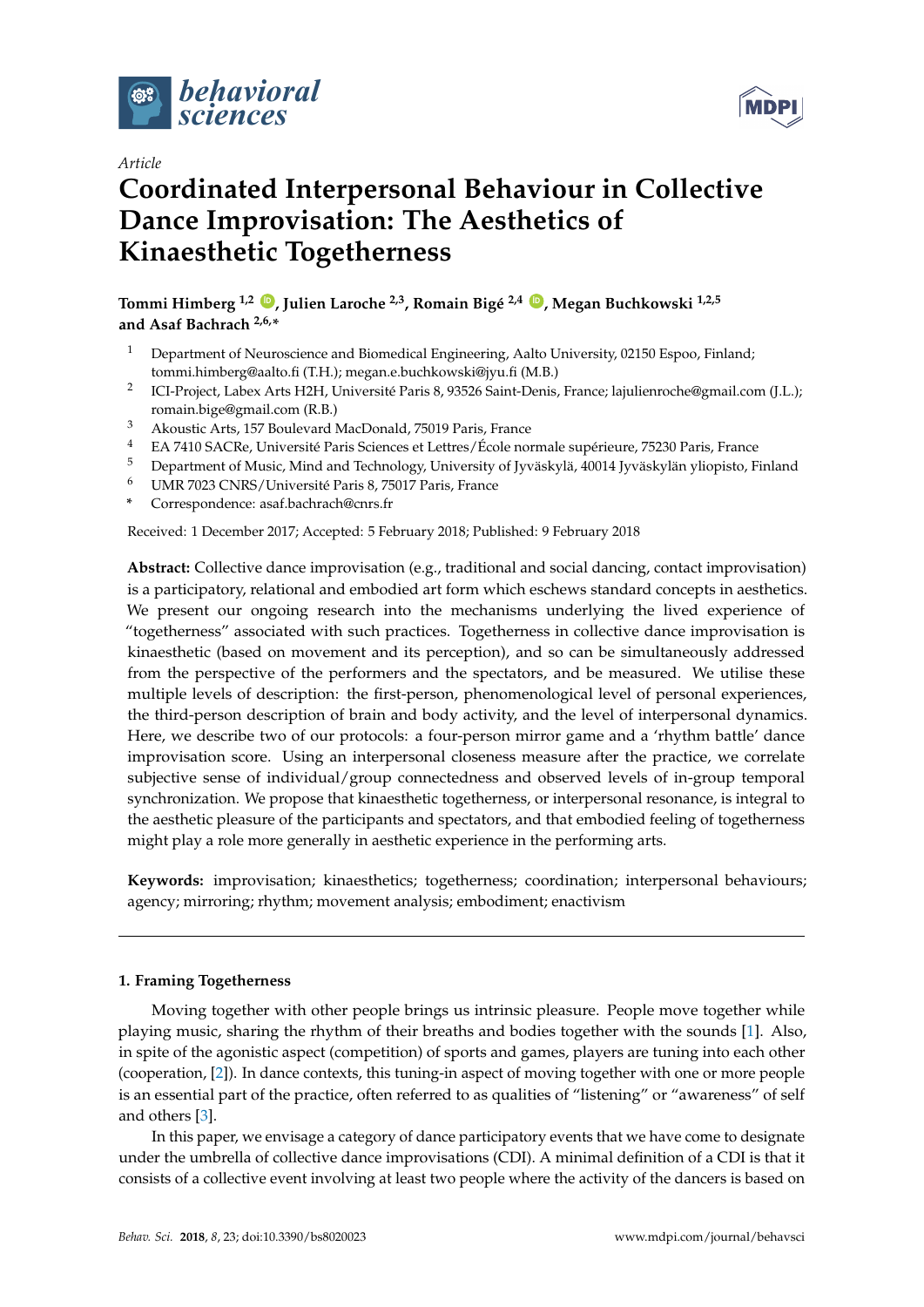and regulated by the different qualities they experience in moving together. Examples of CDI can be found in forms of traditional round dancing such as ballroom dancing, and in forms of contemporary dance partnering such as Contact Improvisation [\[4\]](#page-22-3). However, we mainly envisage CDI in more experimental settings, and invent our own tools to design dancing scores and borrowing others from contemporary and post-modern improvisers [\[5\]](#page-22-4), such as Steve Paxton, Lisa Nelson, Barbara Dilley, Julyen Hamilton, whom most of the dancers in our group trained with.

In CDI, moving together is not merely a by-product of the activity, but can be its very aim. We consider this aspect in its wider definition, where moving together is not merely the quality of similarity or synchronicity of the movements, but intrinsically related to the *feeling of togetherness* that arises in interaction. We see this "aesthetic experience of togetherness" stemming from the improvisers' regulating their movements to favour their own and collective aesthetic pleasure of moving together. We share the view of Barbara Montero in that aesthetics are not only concerned with the aesthetic properties of a product, but can also concern activities leading to these products, and indeed we also see "proprioception as an aesthetic sense" [\[6\]](#page-22-5).

Thus our approach of collective improvisation is an attempt to counteract the usual view that aesthetic study focuses on external properties of objects (be they dancers moving on a stage), and on the experience of a single person. It is true that Kant already argued that our judgements of taste "spill over" our subjective apprehension of the objects we consider, but this desire to share the experience with others remains highly individual [\[7\]](#page-22-6), and Kantians hardly reflect on the actual activity of sharing. Aestheticians also rarely consider this: the paradigmatic concepts of beauty, harmony, elegance—the usual questions of aesthetics—are rarely if ever envisaged as collective experiences.

New forms of relational art [\[8\]](#page-22-7) have shifted the attention of contemporary aestheticians towards the activities of these audiences as members of wider collectives. Concerning the collective aspect of aesthetic experience, a number of recent scientific studies on music and film reception have explored the effect of collective spectating on individual emotional or aesthetic experience [\[9\]](#page-22-8). Other studies have collected data from multiple spectators attending the same performance but did not frame their study in terms of collective experience [\[10–](#page-22-9)[12\]](#page-22-10).

Because contemporary artists are more and more involved in shaping relationships within the audience, it has become an important matter for philosophers of art to design relational aesthetics. Our aesthetics of togetherness is thus also a way to contribute to these relational aesthetics, by asking what is the specific joy of being and doing things together.

Collective dance improvisation allows us to answer this question by narrowing its frame around the particular experience of moving and being moved together, around the kinaesthetics of togetherness, that is: the specific motor aspects of the experience of togetherness. This active, kinaesthetic togetherness is more than just the joining of individual feelings or states of mind about a shared situation, it is the joining of actions, gestures or movements in a shared situation. In the experiments we have conducted, not so surprisingly, the kinaesthetic value most favoured by co-movers had to do with smoothness of co-gestures, the absence of jitter in co-gestures being indicative on a motor level of the tuning of individual decisions to each other [\[13\]](#page-22-11).

Even though we describe the dancers' experience as an aesthetic experience, it does not mean that we think that the "maker's" point of view is the paradigm for understanding the experience of the "receiver". Instead, we propose that the experience of dancing, and specifically of dancing together with other people (like the experience of making music together, building together, and playing a game together), rests on specific perceptual and dynamical mechanisms. Our social approach would aid in understanding the aesthetics of new forms of relational art, and could also shed new light onto the aesthetic experiences of witnessing more traditional works of art.

We will thus consider dance-making and dancing (specifically focusing on forms of "free improvisation" or "experimental improvisation" based on contemporary dances such as Contact Improvisation, Instantaneous Composition etc.) not only as the art of making dances to be seen by audience (cf. [\[12\]](#page-22-10) for a recent study on the aesthetic experience by spectators of movement synchrony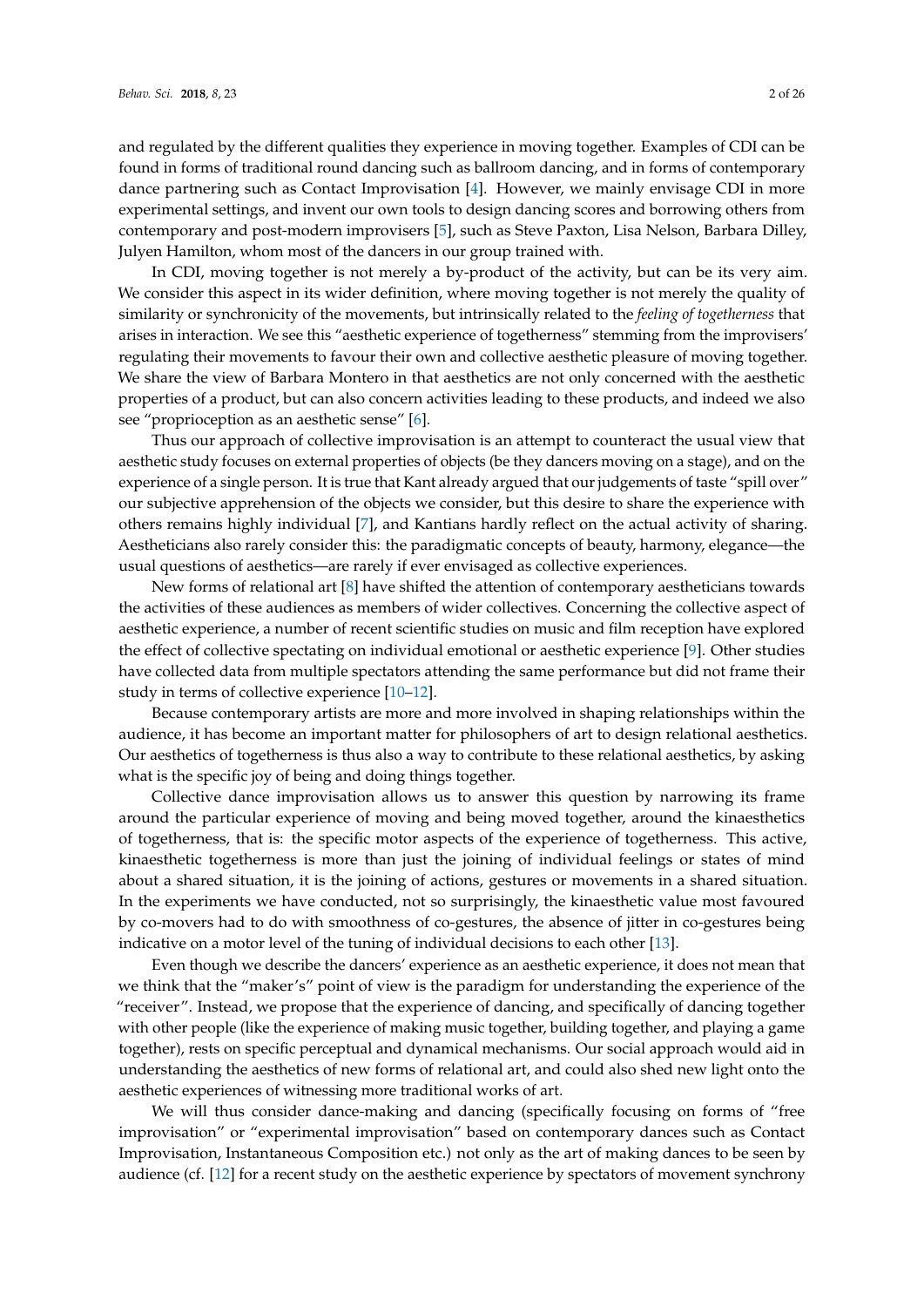in contemporary dance improvisation), but more specifically, as the art of framing the activity of a collective of movers in such way that they are able to experience (and hopefully enjoy) their own collective agency.

#### **2. The Aesthetics of Agency**

This point of view on dance-making as an art of framing collective agency makes it a special case of what American philosopher Thi N'Guyen has called the "arts of agency", that is: the arts of framing an experience for agents to enjoy their own aptitude to respond to a given situation [\[14\]](#page-22-12).

To experience one's own agency in a given situation does not necessarily require specifically designed conditions: it can happen spontaneously when doing home improvements with randomly selected materials, or when improvising a dinner "from scratch" because friends invited themselves over at the last minute. In those cases, we face unexpected obstacles, and have to make do with what is at hand. However, although this can happen spontaneously, some contexts aim at fostering this experience and some people have dedicated their works to favor those contexts.

Let us call these contexts "games" and those people "game-makers". Games are defined by Bernard Suits as "the voluntary attempt to overcome unnecessary obstacles" [\[15\]](#page-22-13). The first specification that we gain from this definition is that we can differentiate games from other goal-oriented activities. Gamers pursue a goal (sometimes winning the game, sometimes supporting the prolongation of the game; this depends on the game itself), but they do so under special conditions where not every tactic can be used. By contrast, most technical activities will use any means necessary to complete a task, for example, in order to drive a nail to the wall, it does not matter if we use a hammer or a shoe, as long as the nail ends up in the wall. To win a marathon, on the contrary, it does matter whether we run or take a cab to the finish line. In a game, the means count at least as much as the goal itself, if not more. In sports, we can say that someone has played "a good game" even if they lost; in chess, we can say that someone has made a "beautiful move" even if they were ultimately defeated.

These expressions help us move towards the aesthetic understanding of games. In a game, at least as an audience, we ascribe paradigmatically aesthetic features to some gestures or attitudes not because of the purpose they serve, but because of a specific fitness or harmony that we ascribe between the apparent resources of the player, and the difficulty of the situation. However, this is not enough: this does not explain why people play games, not only in front of an audience, but also by themselves. In some games, "the experience of game-playing is more than simply spectating one's own externally available actions from the closest possible seat in the house. There are distinctive experiences only available to the causally active game player. These are the experiences of acting, deciding, and solving—of not only appreciating the movement or solution, but originating it, and originating it in response to recalcitrant opposition." [\[14\]](#page-22-12).

And these experiences of acting, deciding, solving, are judged internally, at least from time to time, within the same aesthetic categories (elegant, graceful, clumsy, etc.) that are usually used to describe the experience of artworks. This is one of the reasons why aestheticians should look more closely at the aesthetics of games.

#### **3. The Kinaesthetics of Togetherness**

Our specific interest lies, not in this possible extension of the aesthetics of agency to the activity of witnessing art, but in a further specification of agency. We want to look at the phenomenon of collective agency in an art-making context—that of dancing together.

In dancing together, many phases are encountered, including phases of dis-adaptation, awkwardness, negotiation with the others, calls for recognitions, solitary wandering, etc. Among those phases, we investigate one phase that is specifically sought after by the dancers: dancers having the experience of togetherness. This experience of togetherness is separate from just moving in synchrony. For example, moving together in a highly coordinated fashion without a sense of togetherness can be experienced daily on a busy sidewalk or a metro station. In dance, moments of synchrony without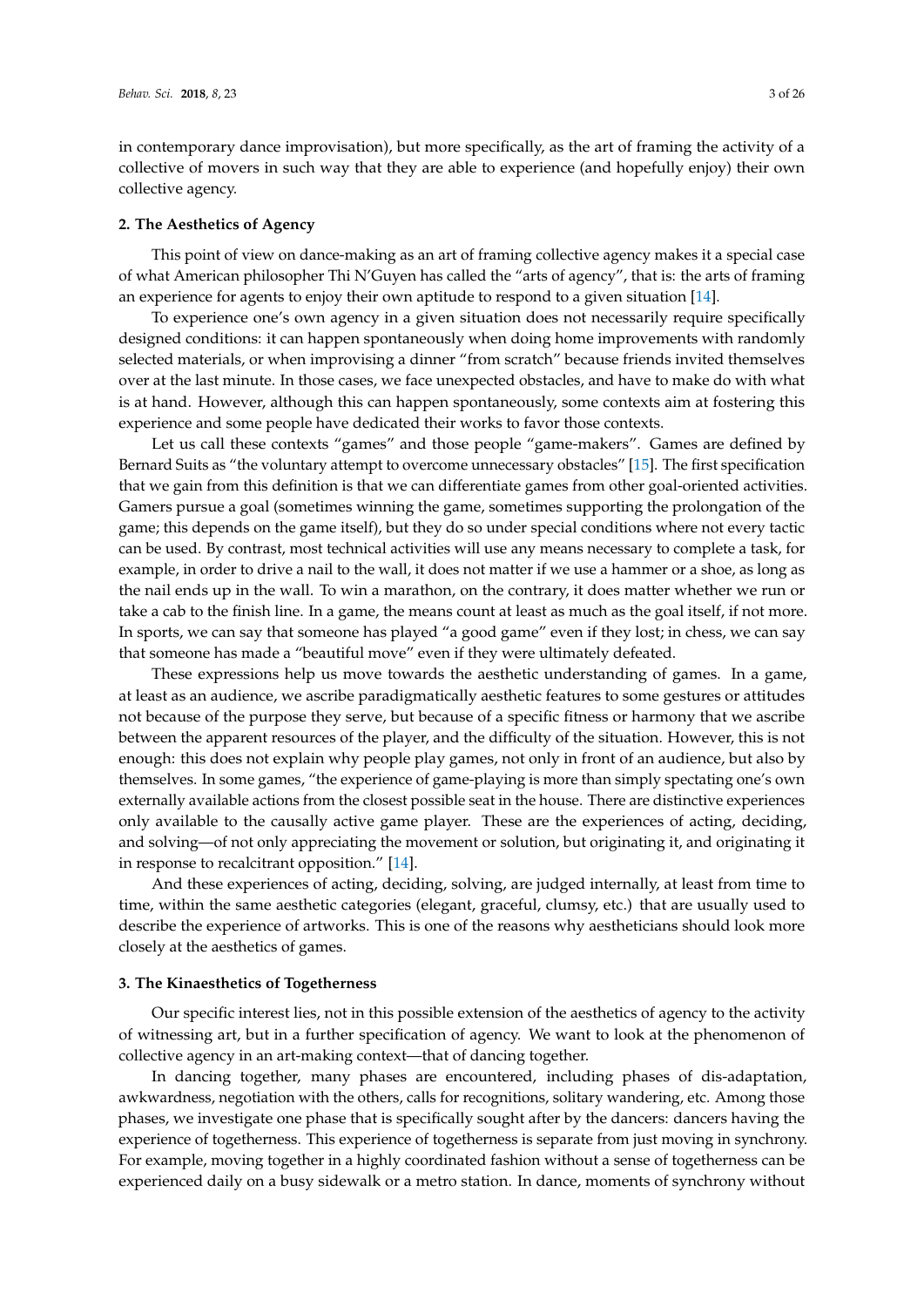the experience of togetherness are not necessarily failures to achieve togetherness, but can have other goals and hold an aesthetic value of their own (which we will not explore further here).

On a physiological level, experiencing movement rests on two distinct functions. The first function corresponds to the *kinaesthetic sense*, and by that we understand all the sensory systems involved in manifesting ego-locomotion, on both an internal level (muscles, joints, viscera, vestibular system, etc.) and an external level (variations of the field of vision, variations of the acoustic shape of space, etc.) [\[16\]](#page-22-14). The second function corresponds to the *detection of movements*, and specifically in our case of dance-partners, in the shared milieu of action, which mainly involves distal senses (such as the visual and auditory systems) although being in contact can provide also proximal feedback of the others' movements.

Experiencing togetherness in dance involves the crossing of those two functions: kinaesthesis and movement detection. This crossing is transmodal or amodal, which means that it crosses or precedes sensory boundaries (the togetherness of my movements and your movements can be sensed between my visual apprehension of my ego-locomotion and my auditory apprehension of your locomotion). In the case of collective improvisations involving up to thirty people dancing together, it is essential to recognize this transmodality of experience of self and other.

On a phenomenological level, the aesthetic experience of togetherness rests on the emergence of a specific sense of agency. This specific sense of agency does not consist only of the connection between individual's abilities and the demands of the situation, as was the case in the games previously described. To this self-centered satisfaction, a second degree of connection is added, that articulates not only "I" and the situation, but "we" and the situation.

In a collective dance improvisation, it sometimes happens that our agency is distributed among us: instead of the experience being lived dually as an addition of subjectivities, it is lived as a joint movement where the subject is a collective rather than a sum of individuals. Verbal accounts of such experiences thus tend to use the "we" pronoun ("when *we* were doing this...") rather than the "I" and "you" pronouns that could describe the situation as well ("when *I* was doing this, *you* were doing this too..."). We propose to consider that this is not a "shortcut" or a manner of speaking, but a way of pointing to the collective aspect of the lived experience.

The displacement of subjectivity from the "I" to the "we" point of view indicates another important phenomenological feature of togetherness: as we move together, the boundaries between moving and being moved blur, and we do not know with certainty whether we initiated a movement or inserted ourselves in a pre-existing wave. The experience of moving together thus brings the subjects to a non-dualistic apprehension of themselves, where they seem to accept the compatibility between self-centered and we-centered perspectives. This does not mean that the choice dimension disappears, but simply that the entity considered to be making the choices is flickering between I and we: as we move together, I shift from decision-making to surrendering to our movements [\[17\]](#page-22-15).

First-person testimonies of the experience thus do not show a loss of the individual perspective, but rather seem to indicate an augmented, or enlarged individual perspective, a we-centered perspective (first person plural). This paradoxically tends to reinforce the subjective view, for example, the moments that subjects describe as moments of togetherness seem to be more precise in their recall. It has been noted that interaction creates a self-other interdependency rather than dilution of self-agency; the two are not mutually exclusive but rather, the we-agency builds on strong self-agency [\[18](#page-22-16)[,19\]](#page-22-17).

Why are movers not experiencing moving and being moved (by each other) as two distinct experiences? It might simply be because their movements are of a pre-subjective or a-subjective nature. It is possible that the shared movements precede their individuation in each mover. Speaking of preor a-subjectivity greatly simplifies our notion of togetherness: it no longer needs to be a matter of face-to-face or individual-to-individual interaction between separated subjectivities (as is classically understood with the concept of inter-subjectivity); our togetherness relies on dimensions of our experience that bypass and precede individuations and remain latent in our individuated lives [\[20\]](#page-22-18).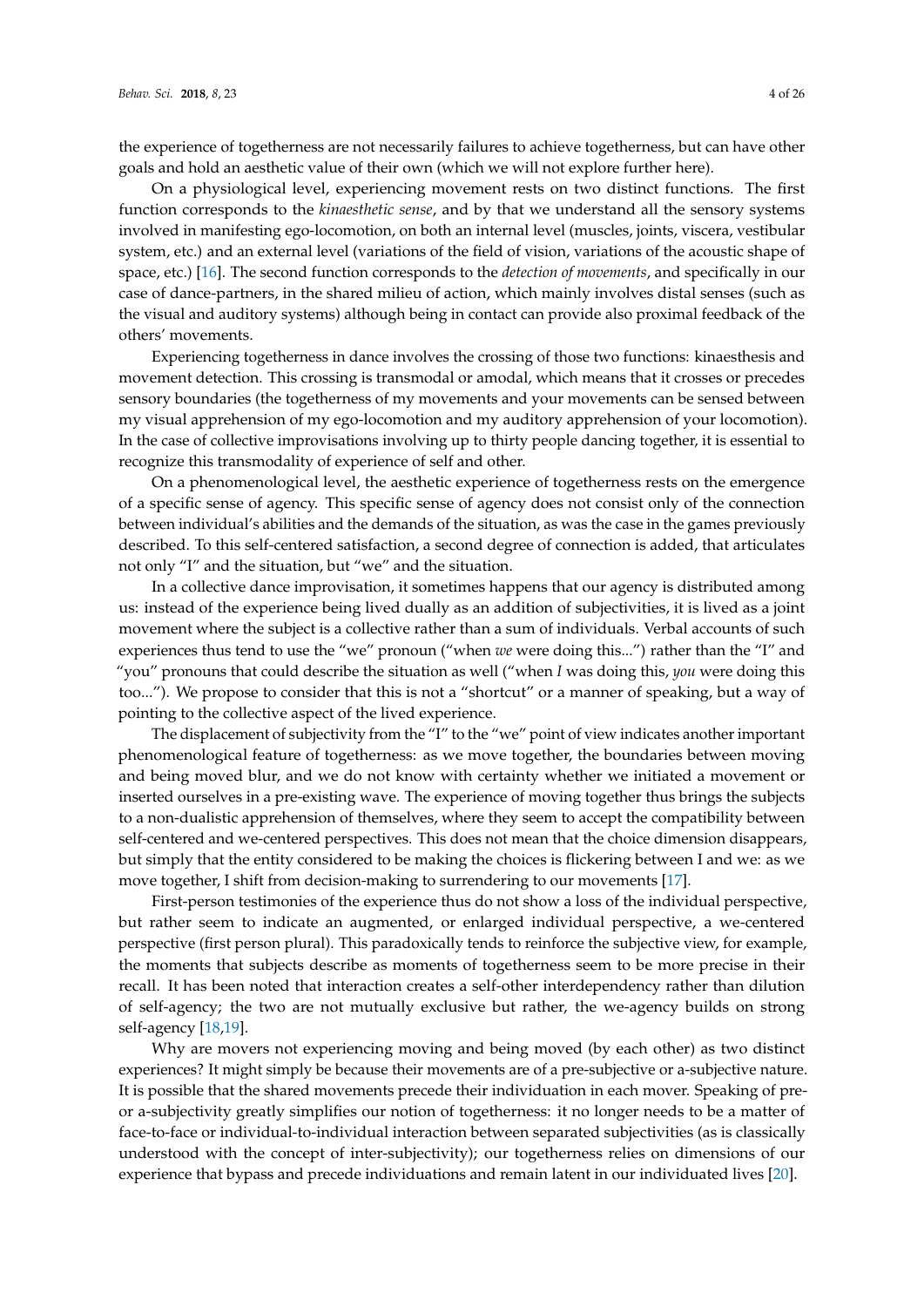How can we understand and describe this pre-subjectivity? One option is to use the concept of "vitality affects" [\[21\]](#page-23-0). Vitality affects are what is shared between infant and mother in their "first relationship": like our kinaesthetic togetherness, vitality affects are sensed beyond, or rather before from the infant's point of view, the division and formation of the senses into systems. They consist, more specifically, of dynamic impressions that have specific "activating contours" common to internal states (such as heartbeat, breathing), mental states (such as the speed of thought, a clarity or confusion of mind) and externalizing behaviors (muscle tone, gestures, sounds). In the domain of movement analysis, vitality affects can be understood as (and, in effect, have been inspired by) the subjective, or felt, counterpart of Laban's Effort system [\[22\]](#page-23-1), or Kestenberg's Tension Flow attributes [\[23\]](#page-23-2). This amodality permits the tuning of the mother's and infant's affective states beyond recognizable

In what sense are vitality affects pre-subjective? It is the activity of tuning that explains the pre-subjectivity of the vitality affects: vitality affects are not something that infant and mother would have in the back of their minds and would then try to impose to each other; vitality affects are the very dynamic of sharing that occurs between infant and mother. In other terms, the vitality affects do not exist, at least for the infant, apart from their negotiation with the mother to tune with her.

emotions in "vitality forms" such as rushing, exploding, crescendo, decrescendo, etc. [\[24\]](#page-23-3).

Whether those vitality affects persist with adults as remainders of their ontogenetic origin or not is not a question we intend to solve here (for a convincing correlation between Stern's theory and Simondon's theory, see [\[25\]](#page-23-4)). We simply want to point out, with this description, the existence of certain pre-subjective affective dynamics that do not rely on internal, subjective states, but on shared and common negotiations.

Our understanding of collective dance improvisation, beyond being simply the sum of individual movers, relies on a similar idea of the aesthetic experience of togetherness. This being not only as a singular, individual strive for fitting in the group, but as a collective endeavor to move together. This collective endeavor, much like the "beautiful moves" of the chess player and the "elegant gesture" of a tennis player, does not specifically rest on the desire to reach a common exterior goal, although having a goal allows participants to strive for it together. The aesthetic experience of togetherness lies in the very tuning of our actions together, and in the meeting of our movements.

It is the activity of *tuning-with* that we seek to investigate experimentally, resting on a variety of "games" going from ecologically-reduced situations such as hand mirror games to fully developed dance improvisations in a studio space.

Our proposition underlines the collective dimension of both the experience of togetherness and of the process of "tuning with". In a collective endeavor such as CDI, both this process and this phenomenon are non-dualistic in nature, at least in the sense that I am no longer in front of my partners, but with them. Taking them as objects of study is therefore at odds with the traditional frameworks of cognitive sciences, in which the dualism between "I" and the others is taken for granted. Indeed, in classical cognitivism, the focus has been put on the abstract processes that are at play in individual minds and that allow us to represent the world and act within it [\[26\]](#page-23-5). Consequently, in this view, social interactions have often been reduced to a mere succession of individual processes happening in each isolated mind; namely, "social cognition" processes that allow us to represent [\[27\]](#page-23-6) or simulate [\[28\]](#page-23-7) others' mental states and to interact with them accordingly (for a critic, see [\[29\]](#page-23-8)). Here, the dualistic separation between the "I" and the "others" is taken as a starting point to study interactions, while the collective dimension of the interaction process itself do not play a role in the constitution of their behaviors and experiences [\[30\]](#page-23-9). It is, therefore, difficult to articulate co-agentive phenomena in the context of a classical cognitivist framework. Furthermore, the traditional focus on abstract, computational processes prevents the investigation of the dimensions of experience that are related to feelings. To interrogate the lived experience of togetherness and its non-dualistic nature, and to experiment on the collective and shared dimension of the activity of "tuning-with", our methodology requires a paradigmatic move that bends this traditional, still-dominant view on social interactions. This is why we endorse the current shift towards the enactive and dynamical approaches, as they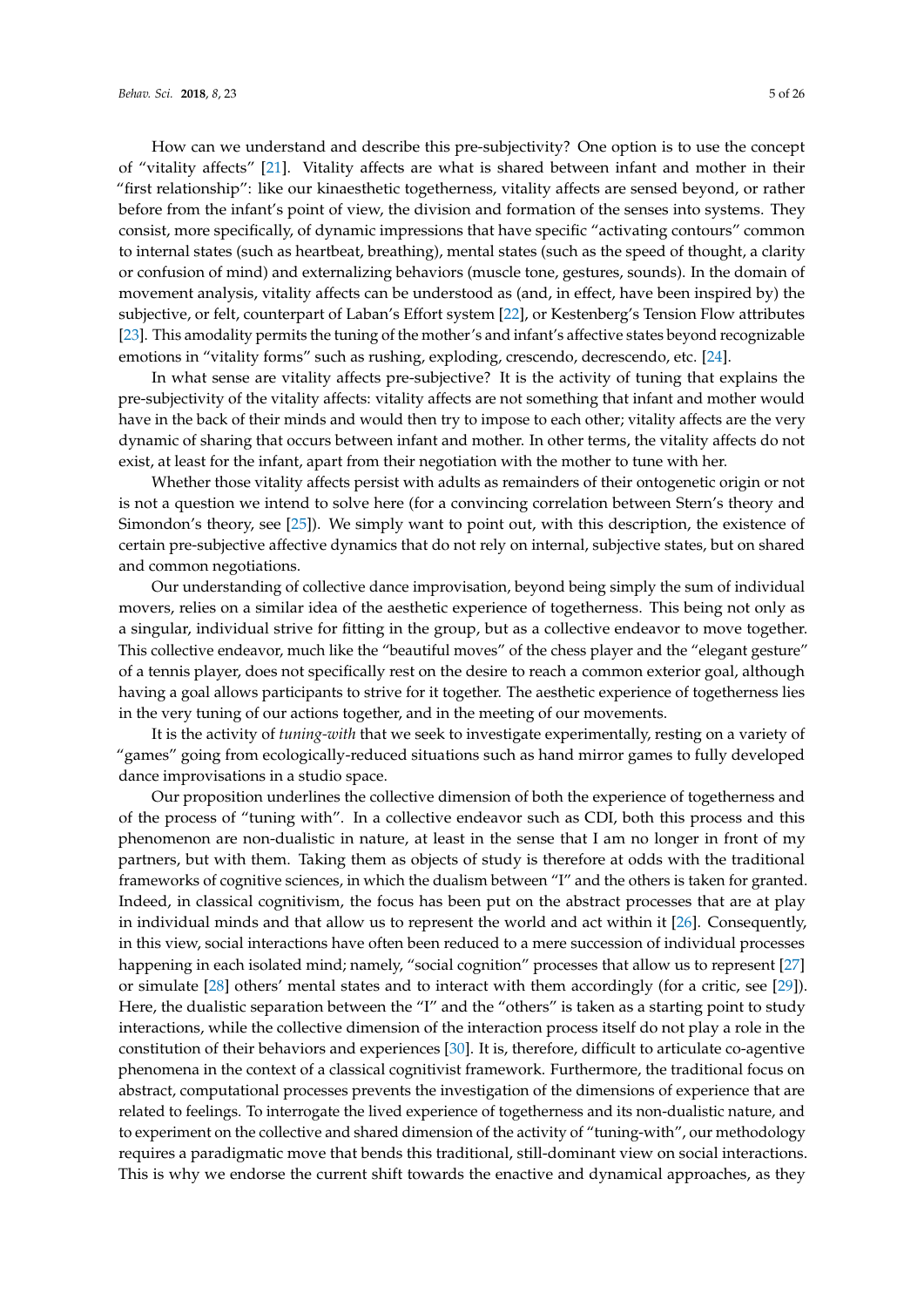provide frameworks that fit our concerns better. Indeed, as we shall see below, these approaches can better account for the interpersonal (or rather, "transindividual", in Simondon's terms) origins of some behaviors and experiences, and they do so by taking the role of the coupling between agents seriously.

#### **4. An Enactive View of Togetherness: Bodying-Together**

The enactive approach describes individuals (and living systems more generally) as autonomous beings. It means that they operate according to their own laws of organization. Their main principle of organization is autopoiesis [\[31\]](#page-23-10). This means that living systems are producing themselves and, by doing so, they define what they are; they affirm their own identity. By the same token, they also define, from their own point of view, what counts for them as an environment (the notion of environment thus contrasts with the notion of "objective space", which a behaviorist observer believes they can define to describe a person's actions). To keep self-producing, living systems have to interact with this environment: their autonomy depends on the viability of their relations between themselves and the environment. A constant movement of bodying is thus defining the existence of animate beings, through which they weave their existence to their associated milieu [\[25\]](#page-23-4).

Structural embodiment (i.e., having a body that can sense and move) is the concrete realization of autopoiesis, as well as the enabling condition of interactions. Accordingly it is the enabling condition of the sustaining of autopoietic processes. Autonomous embodiment is thus what gives a perspective or point of view to a living system: it anchors the system to a reference point, defines what can be sensed and done, and defines a proper world to be experienced by the system. Since motility affects what is sensed, "bodying" is the source of what can be known and how it gets to be known. Here action and perception are not separate processes, but they co-exist in a continuous coupling. The active regulation of this sensorimotor coupling constitutes our experience and it does so by dynamically coupling our being with the world.

In our case, we are interested in interpersonal interaction. As we shall see, this particular type of interaction opens up a new phenomenal domain. In this case, indeed, there is a strong structural similarity between the embodiment of interacting partners: we can sense and act upon similar aspects of the world. In the context of an interpersonal interaction, what we do does not only change what we sense, but it also changes what the other senses, and therefore what they do and what we further sense in return: our sensorimotor couplings get coupled together [\[32\]](#page-23-11). As a result, part of our experiences are shared, since they are situated in this mutual coupling (my experience is constituted partially by what constitutes the other's experience). In short, we co-constitute and incorporate each other's experience [\[33\]](#page-23-12).

If I influence the other by my actions, and if they change me as well, then I change myself by interacting with them. This makes the interaction process constantly move forward and our experiences and behaviors get caught in these continuous dynamics. The dynamics of the interaction process that we give rise to, constrains us and affects us mutually, and therefore by coupling our respective sensorimotor couplings, coordinates our behaviors and experiences to some extent. The potential for sharing personal experiences is therefore in the interaction process itself, thanks to the reciprocal affection that it allows for. In the context of collective dance improvisation, the very object of the interaction process seems to rely on this affective attunement of the dancers, whose ability to recognize togetherness is not separable from its affective/aesthetic dimension.

The coordinative effects of interaction have been observed experimentally in many contexts such as basic motor tasks (e.g.,  $[34,35]$  $[34,35]$ ), sports (e.g.,  $[36-38]$  $[36-38]$ ), music (e.g.,  $[39]$ ) conversations (e.g.,  $[40-42]$  $[40-42]$ ), and beyond (see [\[43,](#page-23-20)[44\]](#page-23-21)). It has been shown to manifest itself whether participants were aware or willing to coordinate or not, or even when they are instructed not to coordinate with each other [\[45\]](#page-23-22). However, this only means that a collective pattern can be observed from the outside.

Proponents of the enactive approach conducted a series of study that looked for the minimal conditions under which interpersonal coordination happens. In the principes experiment [\[46\]](#page-23-23), participants moved an avatar in a minimalist virtual reality. Their sensorimotor coupling was reduced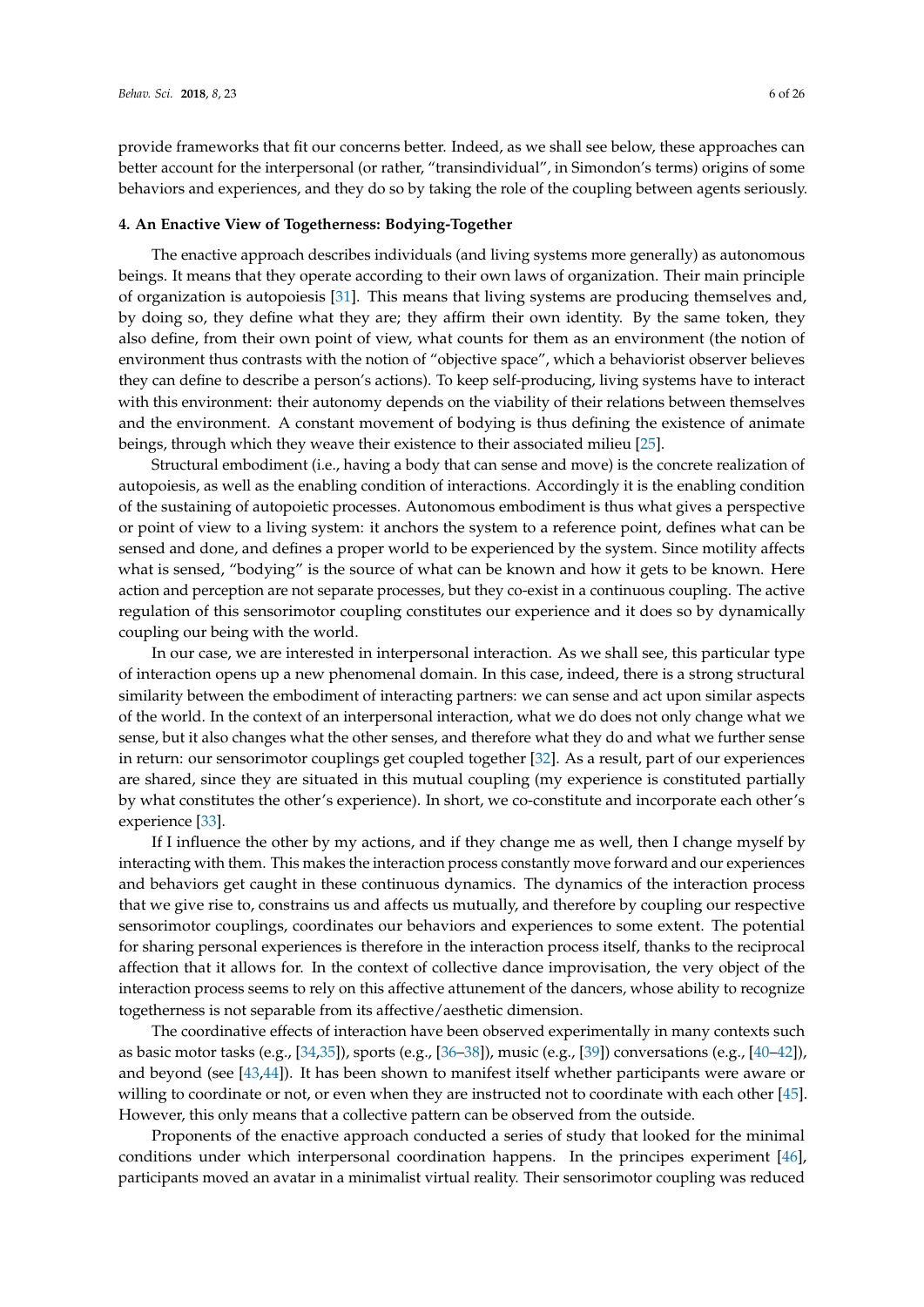to its minimal structure thanks to a device that produced tactile stimulation on their finger whenever they were making an encounter with another agent in that virtual space. Three types of agents could be encountered: an immobile agent, another participant's avatar, or a lure that was imitating the partner's avatar at some distance. Participants had to click whenever they felt in presence of the other. They were only able to discriminate moving and non-moving agents, but not the partner from the lure. The study found that despite lack of discriminatory information participants spent more time interacting with the others' avatar than with their lure. The explanation is that they were mutually affected by the situation and got attracted towards each other's position. Here the interaction process coordinates individual behaviors beyond will or recognition; they found each other and stayed together before they knew it. The experimental design produced patterns from the third-person point of view, as well as a dynamical process that is proper to the interaction and which coordinates individual behavior in a pre-reflective manner. However, this was not enough to give rise to a specific first-person experience of togetherness.

It is important to note that the task was individual in nature: "recognizing the presence of the other". Participants were not instructed to accomplish the task together. Froese et al. [\[47\]](#page-23-24) changed the nature of the task by turning it into a team tournament. Participants had to find each other in the virtual reality as a team/duo. This time, participants sought to regulate the interaction process together. In this context, active co-regulation of the interaction process seemed to be necessary for the awareness of the other. Interestingly, these moments of awareness tended to occur at similar moments of the interaction for the two partners. In other words, under minimal conditions, the active co-regulation by the participants of an interaction process might give rise to specific dynamics that can be both observed and experienced.

# **5. Investigating Togetherness: The ICI Project**

The interaction process gives rise to its own dynamics, which constitute a proper level of analysis. In continuity with the first part of the paper, we name this level the 'first person plural' perspective. These dynamics constrain individual experiences (first person singular perspective) and behaviors, and therefore changes and coordinates them. This gives rise to patterns that can be measured from an observer point of view (third-person perspective). To experience togetherness from the first-person point of view, however, it is necessary to participate actively in the co-regulation of the dynamics of interaction.

We propose that the phenomenon of togetherness exists as the conjunction of these three perspectives (first singular, first plural and third person) and can be defined as a dynamic negotiation between two or more individuals experiencing their movements in a non-dualistic way, involving at the same time their individual points of view (I-centered) and a collective subject of movement (we-centered).

As a consequence, our project aims to address the embodied aesthetics of togetherness through data concerning the movements as they are deployed in space and time, and through first-person testimonies concerning the kinaesthetic and affective experience of the movers. Accordingly, we aim at a global methodology in which togetherness is measured and observed at these three levels of analysis.

The ICI project (from joint improvisation to interaction) is a Paris-based research group composed of cognitive neuroscientists, dancers and philosophers. The aim of our group is to develop, through joint improvisation, transdisciplinary research and intervention programs regarding social interaction. The first and crucial step of our work process consisted of a multi-directional immersion. Scientists and philosophers danced, dancers were brought into the language, tools and mind frames of experimental science and philosophy that assisted with articulating embodied practice and shared concepts between disciplines. The second step was the collective elaboration of short (up to one day) test-intervention protocols building on the shared understanding and common questions formulated in the first stage. In parallel to the scientific-artistic research, our interactions brought about a number of artistic performances, installations and dance intervention projects.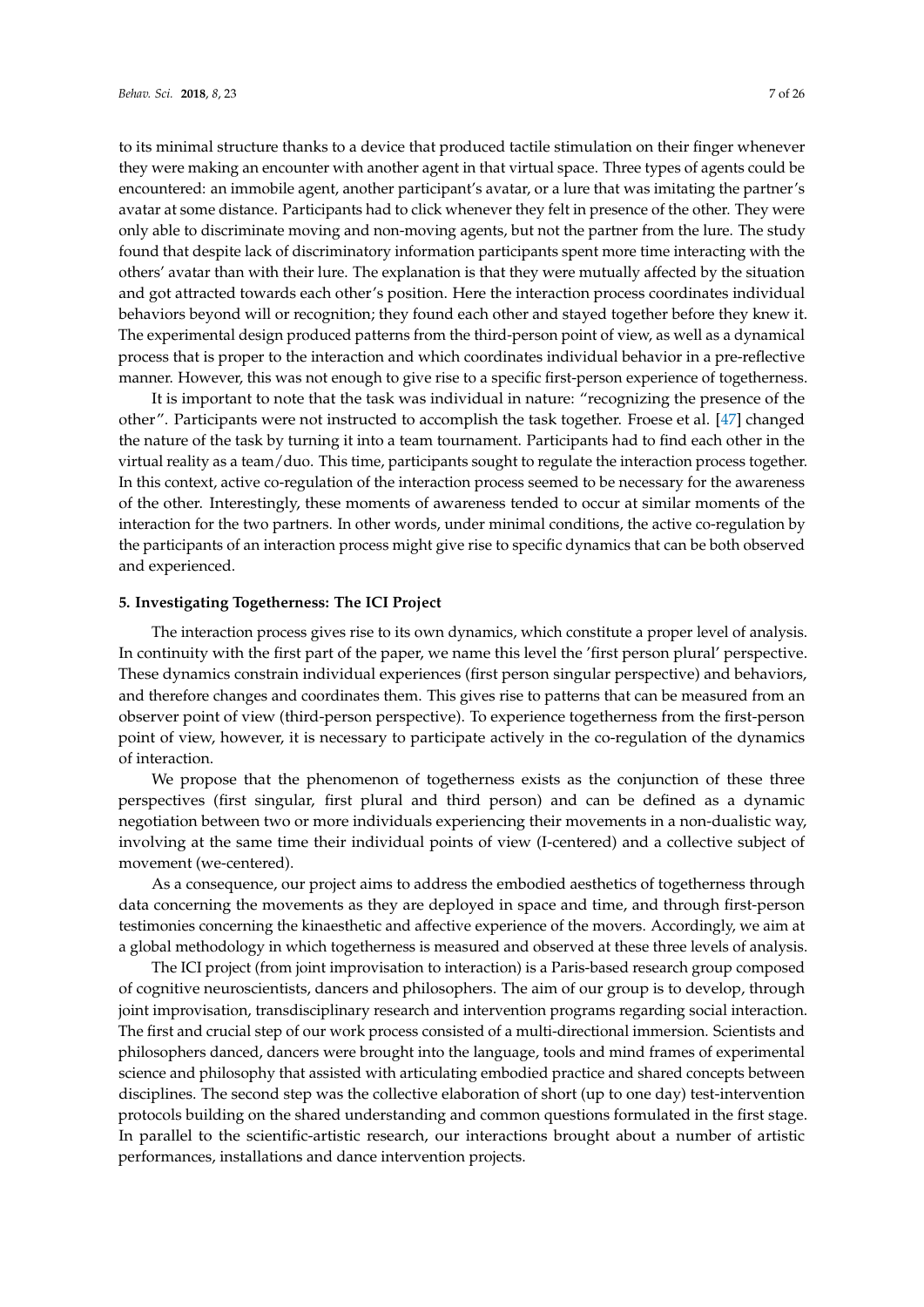# *ICI's Ten Design Principles*

Through the collaborative process we have identified ten 'design features' or principles that have guided the development of the different protocols or experimental scores (see Table [1\)](#page-8-0). These principles are the practical implementation of the theoretical perspective described in the first section of the paper.

**(1)** The first principle, already alluded to before, is *design through experience*. All our protocols are the fruit of shared experiences and are often the surprising result of the juxtaposition of a scientific finding, question or method and an improvisational device. In other words, we have chosen to use specific protocols/scores to study togetherness if we, as researchers, have ourselves had experiences associated with togetherness while practising or elaborating the score.

**(2)** The second design feature is *open ended-ness*. We favor activities which are not organized around an end product or a target. This is quite different from the standard approach to the study of joint action in the scientific literature, where participants are given a specific task, such as synchronising repetitive movements together. This feature comes from our experience of dance improvisation. It seems to us (based on experience, not scientific quantification) that goal-lessness focuses the participant's attention on the process itself and to the interaction (meta-attention) and so allows for a richer first person perspective and eventually for more significant learning.

**(3)** The third design feature is *poly-solution*: There is never only one way or best way to go about accomplishing the task. In fact, as in the case of the four-person mirror game below, there might actually be no way at all to accomplish it. This, we believe, is a critical feature that allows for choice-making and fosters improvisational set of mind (creative divergent thinking). A solution space where multiple options are all 'as good' is particularly interesting when considering collective improvisation, since it requires negotiation and listening at the group level (group coordination cannot be reduced to individuals making optimal choices). It is critical however to also limit the space of choices in order to make the group interaction possible/meaningful for the participants and for the (scientific) observers.

**(4)** The fourth design principle is *interactive generativity*: In a generative system, new outputs are produced via the (iterative) composition of basic elements [\[48\]](#page-23-25). We name "interactive generativity" the observation that through interaction, simple actions or gestures can serve to generate increasingly complex constructs (such as in language [\[49\]](#page-23-26) or music [\[39\]](#page-23-17)). Interactive generativity is, we believe, another hallmark of collective improvisation. Improvisation is often less about an individual coming up with a totally different, original or complex action, but rather about the collective composition of individual ('simple') propositions into a novel, complex and at the same time, appropriate whole.

**(5)** The fifth design principle is *always more than two*. Our protocols are designed so that they cannot be "solved" individually, but are collective in nature, and focus on the interaction process itself. Furthermore, in all our protocols we have sought to avoid dyadic situations, proposing to test and apprehend togetherness not as the sum of two individuals facing each other, but trying to multiply the points of view. Because of the collective (rather than dyadic) aspect of this principle, this strategy also serves to prevent, in ourselves, the tendency to come back to the "I" (subjective) and "they" (objective) points of view in favor of a we-inclusive perspective (collective). Indeed, the complexity of non-dyadic assemblies makes the regulation of the collective situation less trivial [\[50\]](#page-24-0). It therefore provides a better test-bed for the idea according to which the phenomenon of togetherness finds part of its roots in decentralized, non-individual processes.

**(6)** The sixth design principle is *measurability*. This design condition limits the poly-solution condition as it requires some form of repeatability of observations. Importantly the measurability principle regards both third-person observations (motion capture, physiological measures, etc.) and first-person data. The latter is particularly complicated and delicate. We aim at protocols that promote meta-attention to one's own (or the group's) state in real time (open-endedness is important here) and that allow for either real time or off line collection of these reports. We believe that our current protocols promote meta-attention to the interaction but we are still in the process of optimizing appropriate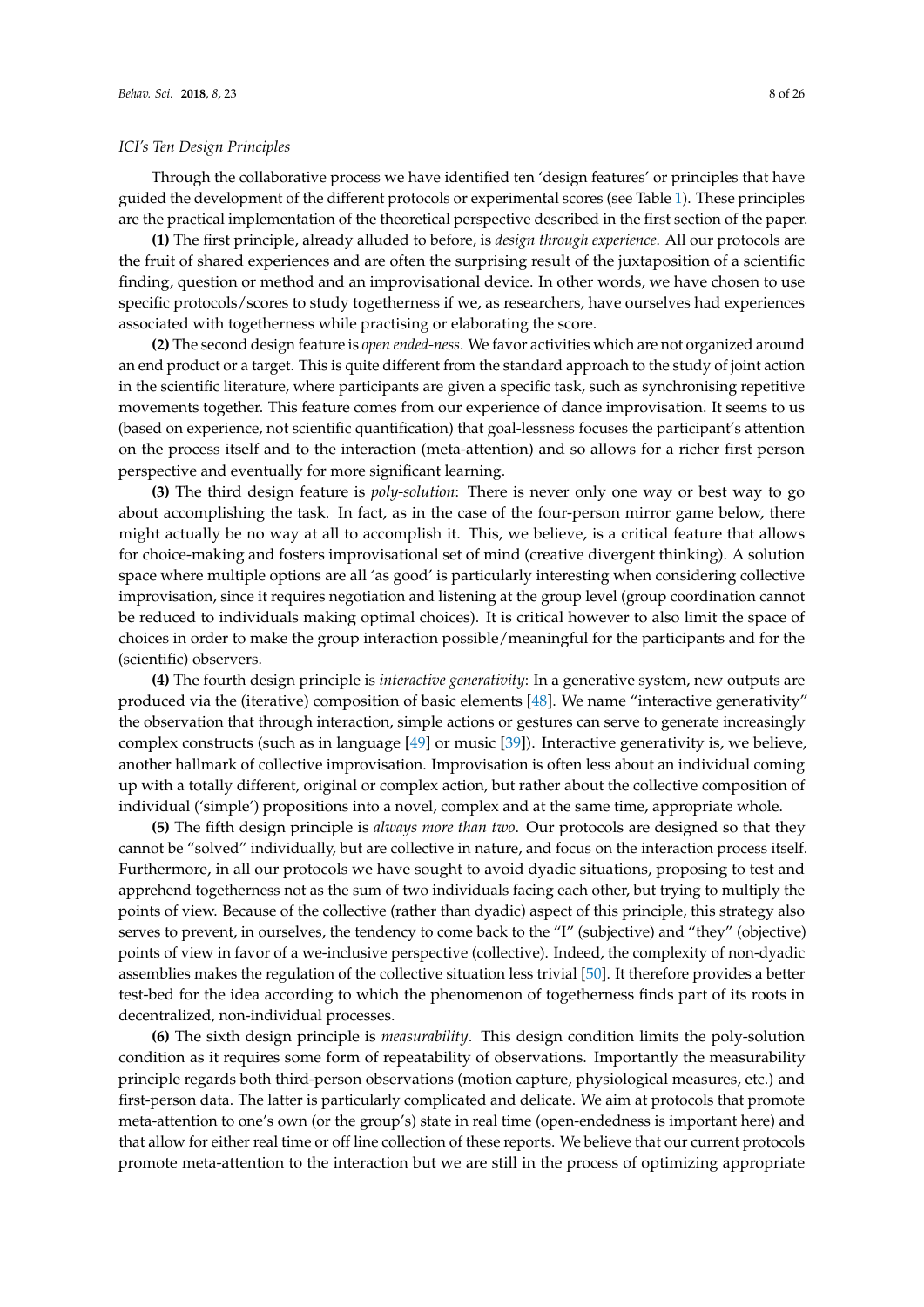report collection (cf. [\[51\]](#page-24-1) for relevant work with dance spectators, and [\[52\]](#page-24-2) in the context of music improvisation).

**(7)** The seventh design principle is *experience-independence*. We aim at protocols that do not require experience in dance or improvisation so that novices (and eventually younger population and neuro-diverse individuals) can take part. At the same time, we want these protocols to provide a rich enough context for experienced improvisers to 'play' (feel that they are improvising and not executing a task). This is a great gate-keeper condition that prevents us from over-simplifying the protocols (in particular for the sake of measurability) and thus losing the artistic core.

**(8)** The eighth design feature is the *elicitation of shifts in the patterns of behaviors*. In non-linear dynamical systems, phase transition occur when a system abruptly bifurcates from one state to another. We believe that such bifurcations take place and are experienced during CDI. These are moments where the quality of the interaction/room suddenly changes in an athematical manner [\[53\]](#page-24-3). Identifying such moments (from first person singular, plural and third person perspectives) is of critical importance for the understanding of the affective dynamics of CDI and interactions more generally. In our protocols we try to create conditions that promote such shifts and facilitate their observation/measurement.

**(9)** The ninth principle concerns the *primacy of the kinaesthetic experience*. Our protocols minimize verbal exchanges or the use of visual support and highlight the experience of (shared) movement as the basis for (inter)action. Instead of relying on complicated, verbal instructions to give to the participants in the beginning of a "task" (see (2) above), our protocols rely on providing only starting points (and perhaps some pointers along the way, as in the "rhythm battle" protocol below). The collective improvisation then grows from the kinaesthetic interactions of the participants, and is fundamentally embodied in nature [\[54\]](#page-24-4).

<span id="page-8-0"></span>**(10)** The final but maybe the most important principle is *fun/pleasure*. As we mentioned above, the pleasure of moving together is essential for the aesthetic experience of togetherness. We aim at protocols that remain pleasurable and engaging despite some required constraints and limitations, to meet the other principles (especially (6) measurability and (7) experience-independence).

| <b>Table 1.</b> The ten design features of ICI protocols. |  |
|-----------------------------------------------------------|--|
|-----------------------------------------------------------|--|

| 1  | Design through experience              |
|----|----------------------------------------|
| 2  | Open-endedness                         |
| 3  | Poly-solution                          |
| 4  | Interactive generativity               |
| 5  | Always more than two                   |
| 6  | Measurability                          |
| 7  | Experience-independence                |
| 8  | Identifying and eliciting phase shifts |
| 9  | Primacy of kinaesthetic experience     |
| 10 | Fun/Pleasure                           |
|    |                                        |

Next, we describe two of the protocols that have been developing and piloted by our group along the lines of the design principles describe above. While these two protocols are specifically targeted at producing measurable movement-based (principle 9) correlates of togetherness they are the product of first-person experience in joint improvisation (1). The pilot experiments reported here represent the first stage of the construction and validation of these protocols. We wanted to establish that these protocols are accessible and engaging (7, 10), that they let emerge complex interactive patterns from simple instructions (4) and that they bring about variability of solutions (3) while remaining tractable and measurable (6).

In ongoing work and future steps of this research program we combine these 'third-person' measures with online and offline first- and second-person accounts of togetherness.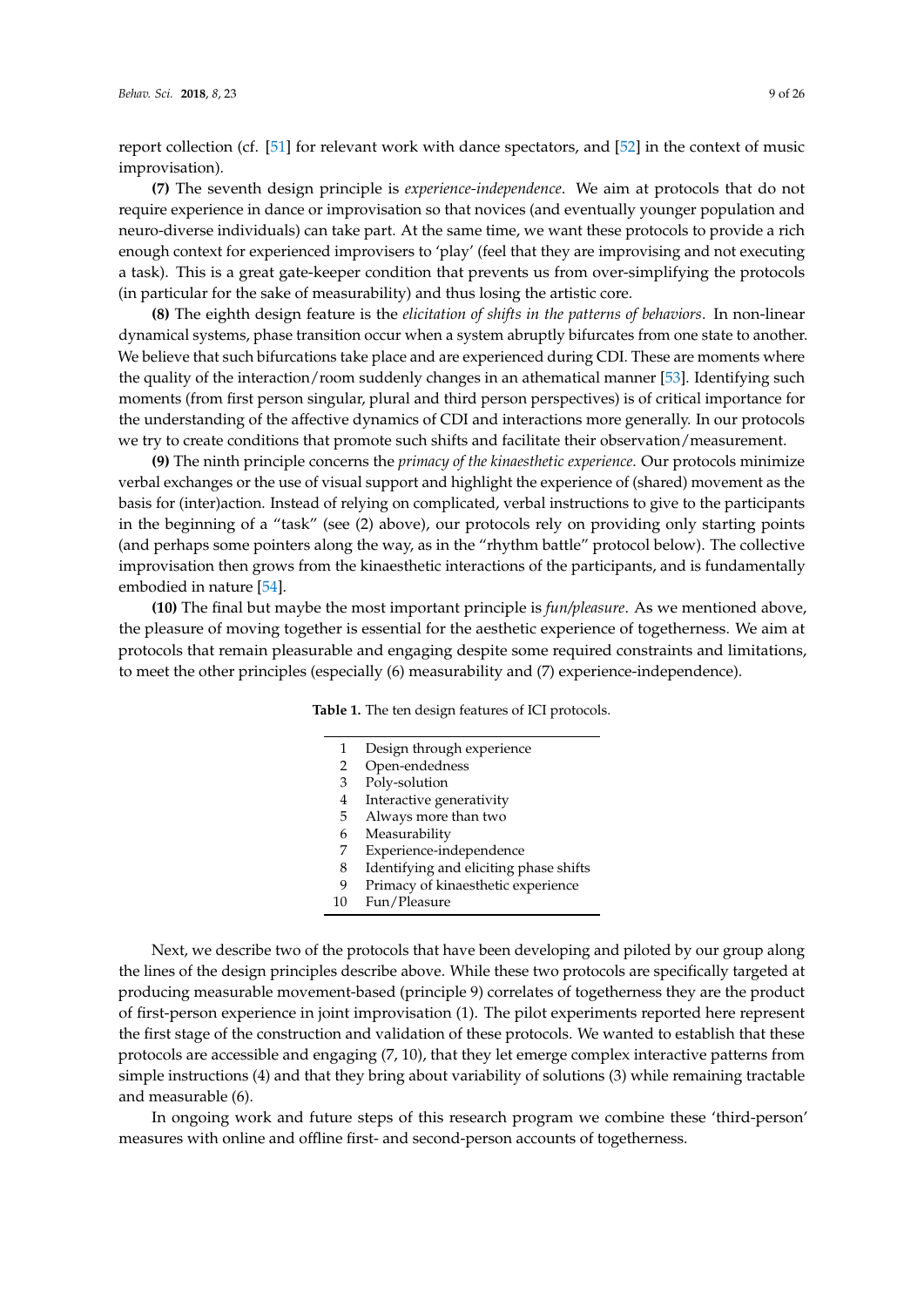## **6. Two Examples of ICI Protocols**

#### *6.1. Four-Person Mirror Game*

The dynamics and kinematics of dyadic hand movement mirroring have been studied previously [\[13](#page-22-11)[,55\]](#page-24-5). In these studies, the condition where participants share leadership has, somewhat surprisingly, produced the smoothest and most synchronised performances. Being attuned to each other seems to trump having well-defined roles in this game.

The emergence of jitterless, "coconfident" movements [\[55\]](#page-24-5) indicates that participants are engaged in an intersubjective, de-individuated state. The mirror game thus holds much potential, both as a context for studying attunement and the emergent, intersubjective behaviours, and as an enactive measure of dyadic intersubjectivity, as suggested by Yun et al. [\[56\]](#page-24-6). We were interested in expanding the mirroring beyond the dyadic setting, in line with the general aims of our project discussed above, and seeing if analysing group mirror games preceding and following different types of improvisations, could shed light on to the intersubjective processes influenced by these "interventions".

In our version of the four-person game, participants stand in a circle, arms extended towards the centre of the circle. Compared with the two-person game, the four-person game creates conflicts for the participants to solve: they need to decide whether to mirror or mimic lateral movements, and with whom to move, if conflicting movement impulses emerge. This makes the four-person setup good for studying group dynamics and implicit social biases and preferences, and thus a potential measure for the socio-affective effects of various interventions. From the perspective of the mover, the impossibility to mirror all three partners, and the consequent need to make choices, turns the four person game into what we consider to be a better model of 'ecological' joint improvisation practice (in comparison to the dyadic form).

The four-person mirror game ticks all the boxes of our list of design features. However, as the data reported here comes from a kinematic study conducted in a motion capture lab, measurability (feature 6, see Table [1\)](#page-8-0) was emphasised in the design of the protocol, at some expense to the other features. For example, while even this version of the game was open-ended (2), in that participants were free to be creative with their hand movements, and that their only task was to create enjoyable movements together, their improvisations were constrained by the design. They were limited to just moving their hands, as they were asked to stand in a certain spot. Also, the improvisations they performed were relatively short. We envision that eventually the four-person mirror game could grow from this simple kinematic experiment into a properly open, creative improvisation, where perhaps the hand-movement mirroring provides just the starting point.

Changes in the game can either be observed in the kinematics and dynamics of the movements of participants (third person perspective), or are evident in the different experiences of participants (first person perspective). In two pilot studies, we measured participants' movements using optical motion capture, and gauged their experiences through post-game interviews. The aim of these pilots was to observe how groups with different levels of improvisation expertise perform in the game, and also to measure how movement mirroring changes as a result of different social activities between the games. The motion capture system provides a 3D position map of the movements at high spatial and temporal resolution, helping us better characterise these behaviors, and to develop measures to be used in our more typical contexts: open, collective improvisation, in e.g., a dance studio or a classroom, measured using mobile sensors.

# 6.1.1. Methods

*Participants:* Four experienced dancers took part in the first pilot. In the second pilot, we collected data from four groups of four participants with no to moderate prior experience in dance.

*Equipment and measures:* Participants' body movements were tracked using optical motion capture (OptiTrack, 100 Hz sampling rate). Each participant wore a total of 12 reflective markers, placed on their head, upper body joints, and index fingers.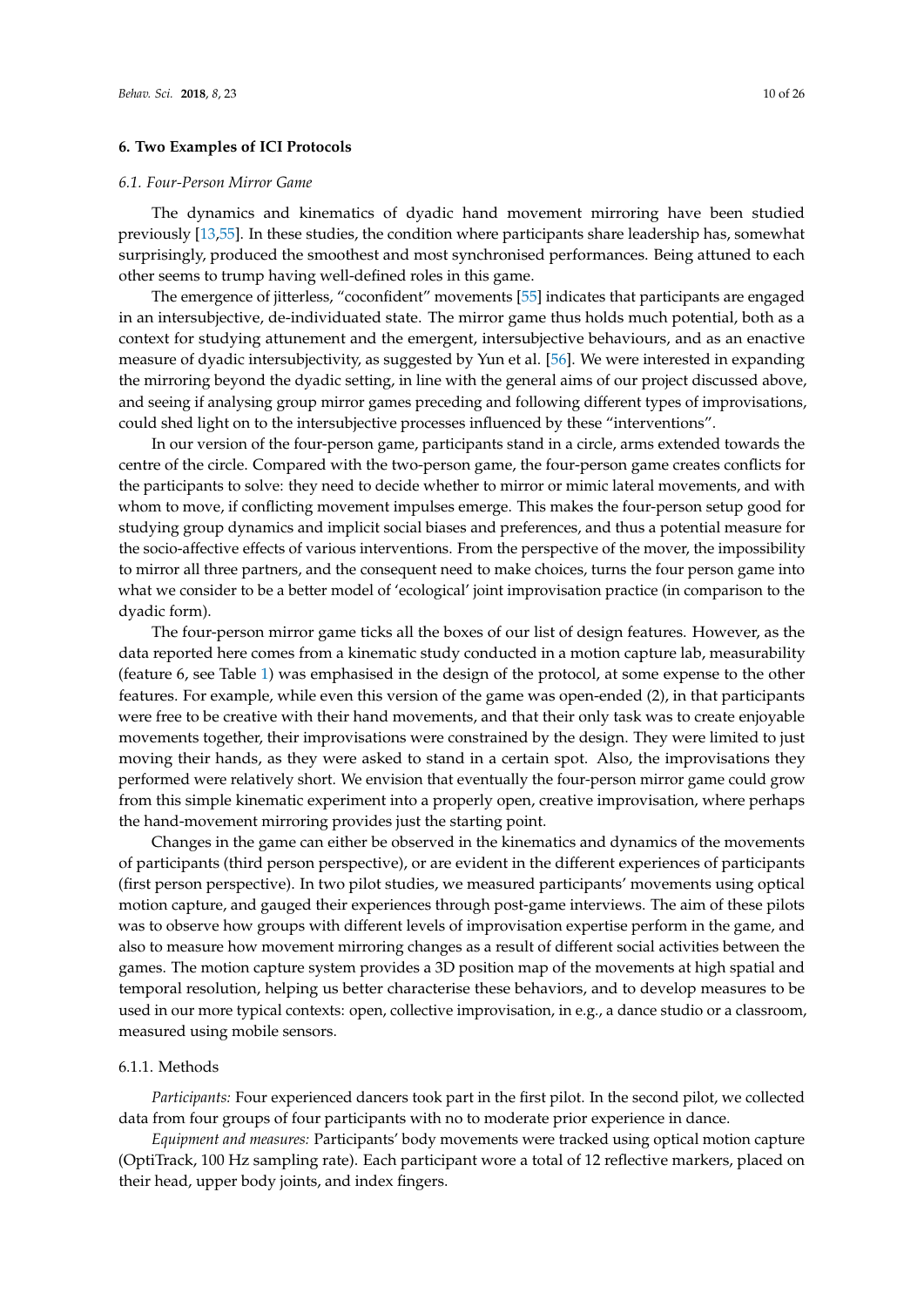From motion capture data, we calculated two metrics. First, as a measure of overall movement coordination, the average quantity of motion (QoM) for each participant, or the average speed of all of their markers. This measure reflects how much they move and how their movements change over the course of the game. For a more detailed synchronisation analysis, we also calculated the cross-correlations of fingertip accelerations for each pair of participants. From the cross-correlation function, we extract the highest correlation (CC), and the time lag (LAG) at which it occurs, to get measures of how similar people's movements are, and which of them leads and by how much [\[57\]](#page-24-7).

*Protocol:* In the first stage of the protocol participants are familiarized with the two person mirror game (using extended arm and finger as in [\[13\]](#page-22-11)). As generally practised in the literature, each participant has the opportunity to lead and follow before a shared leadership phase is introduced. In the second stage, the four-person mirror game, participants stand in a circle, one arm extended to the middle, and are asked to mirror each other's movements without assigned roles (Figure [1C](#page-10-0)).

<span id="page-10-0"></span>

**Figure 1.** (**A**) Quantity of Motion in pre- (top) and post-improvisation mirror games in pilot 1; (**B**) Cross-correlation functions in pilot 1, indicating that group-level coordination was absent in pre-, but present in post-improvisation game; (**C**) Participants were standing in a circle, one arm and index finger extended. Frame from pilot 1, the movement trace shows finger trajectories for 1 s; (**D**) Distribution of maximum pairwise correlation coefficients in pilot 2. Red crosses are means, green dots medians, and blue dots represent the data points (pairwise CC's).

In the first pilot study, four experienced dancers played a 80-s mirror game before and after engaging in a synchronised group movement improvisation. The improvisation task started with the four participants holding a single A1 sheet of paper. They were asked to follow the paper with their eyes closed (and then with eyes open). In the second stage of the improvisation, the paper was dropped and participants were asked to continue moving as if still holding the paper. This improvisation score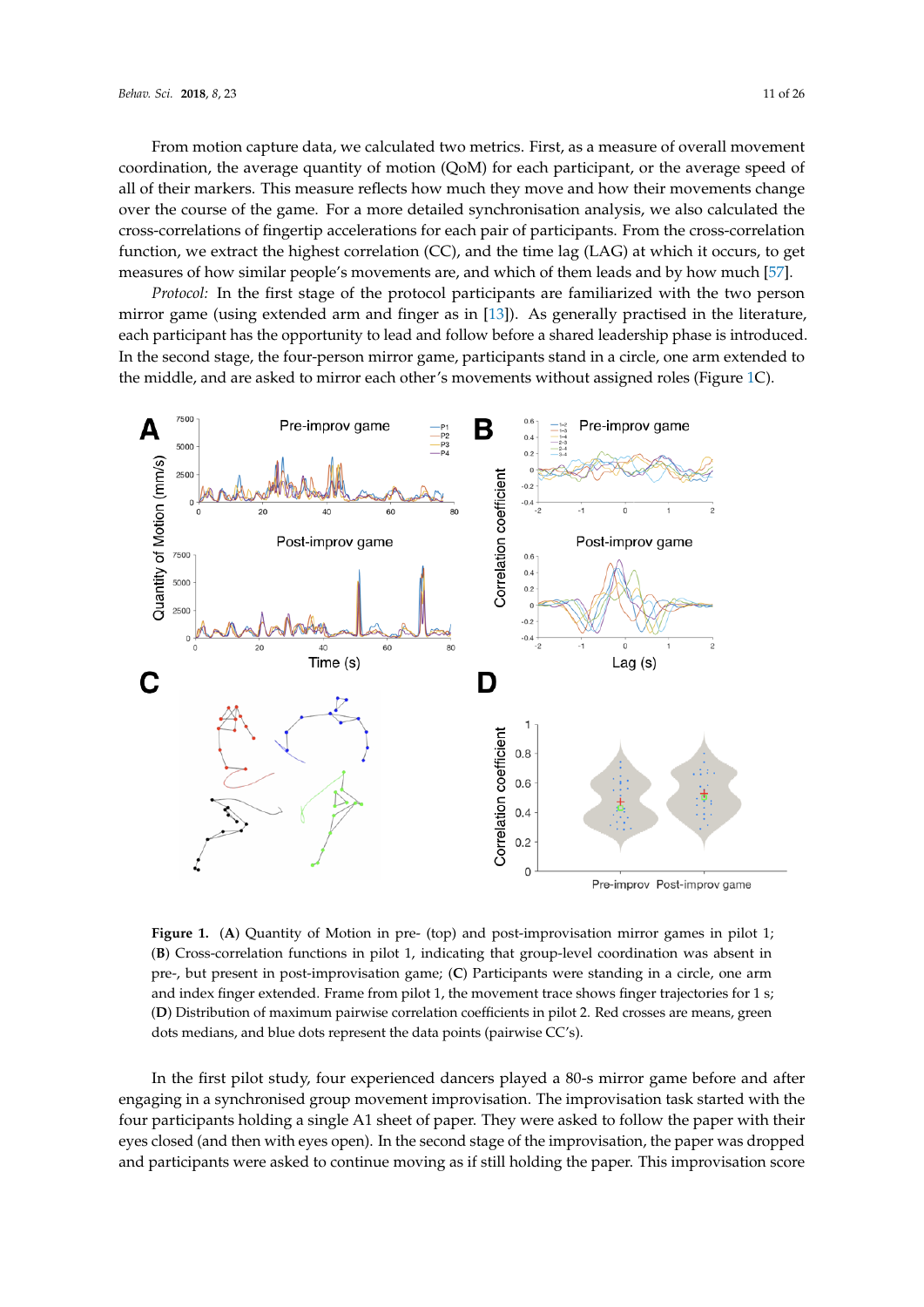was chosen as we expected it to lead to a specific 'joint' behavioral solution to the mirroring paradox: keep the interpersonal space constant.

In the second pilot study, sixteen participants (9 female; mean age 28.2 years, with 3 ages missing; 50% had no musical or dance background, 12.5% had approximately a year of musical experience and 18.8% had more than 10 years of dance experience) played two-minute mirror games before and after an improvised game where they moved objects on the floor, taking turns. This improvisation was chosen as it had no relationship with the mirror game, and we expected it would only have a more general effect in the social bonding between the participants, but would not offer cues to solving the mirroring paradox.

Participants were debriefed in a free interview after the protocol. The interviews in the second pilot were recorded on video.

## 6.1.2. Results and Discussion

*Pilot 1*: Figure [1A](#page-10-0) shows the QoMs for each participant, in the game preceding (top) and following (bottom) the improvisation. Comparing the two, the first game seemed to produce a less coordinated performance, as at any time, the four participants can move at very different speeds. Participants are not coordinated very well, and larger movements by one participant are followed by the others often with considerable lags.

Looking at the pairwise cross-correlations (Figure [1B](#page-10-0), top), we can similarly see that maximum correlations in each pair of participants are quite low (peaks in the curves), and the pairwise peaks are at very different lags (x-axis values), indicating that the movements are not very similar, and there seems to be no group-level coherence.

In both metrics, there is a clear change between the first and second game. In the second game, the QoM profiles of participants are very similar. Even the large movements towards the end of the game, while being about twice the magnitude to the peaks in the first game, are very coordinated. Looking at the pairwise CC's (Figure 1B bottom), the peaks are much higher, indicating better synchronisation, and also better aligned with each other, indicating that in addition to individual pairs of participants being synchronised to each other, there is also a group-level coherence. There is also an interesting pattern in these pair-wise correlations and their lags: the peaks with smallest lags (closest to zero, either negative or positive), occur in pairs that stand next to each other. Lags for pairs standing opposite each other are larger. This could indicate that physical proximity in the circle is one of the factors that affects the choices people make in solving the mirroring paradox. However, this might be just idiomatic to the solution in this game, as it was so strongly based on maintaining interpersonal distances.

*Pilot 2*: Overall, the four groups had different changes from pre- to post-improv game. Where one group clearly improved their coordination and synchronicity, two other groups showed virtually no change in these metrics. One group even got less coordinated in the post-improv game compared to the pre-improv game. Figure 1D shows all the pairwise QoM correlations, and the variability in this data, which clearly indicates that the slight trend for better coordination overall is not statistically significant. This is largely because in this type of statistical analysis we lose a lot of information and degrees of freedom, as each pair's performance together during the two-minute game is simplified to just one value in each of these analyses.

Thus we need to look into the performances in a different way, and start from qualitative observations and what participants told about their strategies in the post-experiment interviews.

Generally, the groups in the second pilot seemed to have a very different strategy than the expert dancer group in the first pilot. Perhaps surprisingly, there were many commonalities in strategies between the groups in pilot 2. Instead of aiming to dissolve leadership in favour of co-confident movement and mutual following (as happened in the post-intervention game of the first pilot), participants in the second pilot shared leadership mostly by taking short turns in leading the game.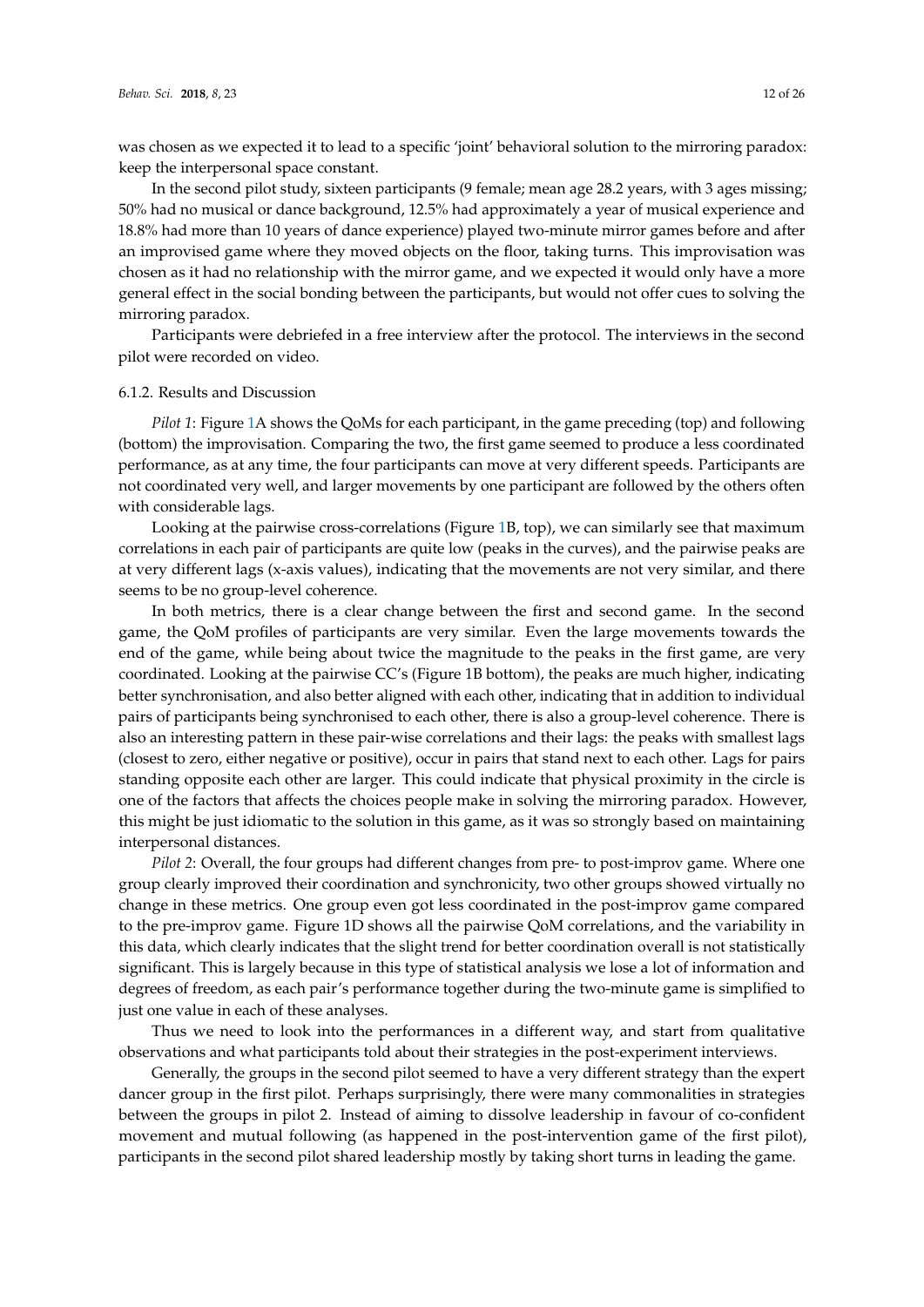Experienced improvisers are familiar with the de-individuated state of dissolved leadership, and blending of agencies and perceptions of one's own and partners' movements. They can therefore collectively seek the state where movement "just emerges". In contrast, in the post-experiment interview several participants in pilot 2 stated, "for a fact", that there cannot be movement unless someone takes the lead and creates it. Perhaps the groups where people had little to no experience in improvisation practices were unable to find or even search for the solution where all mutually follow? Situational factors might also have contributed to this difference between pilots. The second pilot was not embedded into a dance class, but was more clearly a movement experiment. Thus participants might have felt more pressure to produce movement "at any cost" from the very beginning of the game.

Interestingly, it is also possible that the intervention (between the two runs) influenced their strategy. Whereas the paper-following in the first pilot primed the group for continuous synchronized movement, the object game intervention in the second pilot, a turn-taking exercise, might have primed the strategy of leading in turns. This turn-taking dynamic opens up interesting parallels with conversation analysis. Participants took turns in proposing movements and gestures for others to follow, and responded to proposals made by others. This very dynamic is currently under investigation in conversation analysis [\[58\]](#page-24-8). These studies look at e.g., how in dyadic decision-making, proposals are accepted, ignored or rejected, with each fate having a different effect on the interaction dynamics, such as body movement coordination and the conversants' gaze behaviour.

To explore these proposals and responses to them, we annotated the video recordings of the games. The aim was to find the most salient cases of proposals and responses. As these proposal-response sequences are purely movement-based, we hope to be able to automatise this process in the future. We annotated accepted and ignored proposals, which participant made them, and which participant first responded to each proposal at what time lag.

Qualitatively, we identified different interaction patterns as response to proposals. For accepted proposals, it was notable that the lag between the proposal and responses to it varied widely, from immediate to multiple seconds.

Finally, we spotted multiple occurrences of the quartets splitting into two dyads. This could happen either by the two dyads having two different movement patterns, or more commonly so that all four had the same basic, repeating pattern, but with a time lag between the dyads. In contrast with the finding in pilot 1, where participants synchronised best with partners next to them, here the splitting often occurred so that participants facing each other formed the pairs.

Could the number of initiatives one makes in the group be linked to personality? To answer this we correlated the amounts of proposals, as well as the times a participant was the first to follow a proposal, with Big5 personality dimensions [\[59\]](#page-24-9) and the perspective-taking subscale of the Interpersonal Reactivity Index (IRI, [\[60\]](#page-24-10)). We did not find links between the Big5 and either proposals or first follows, but did find a positive association between the PT/IRI and being the first to follow other's proposals ( $F = 8.27$ ,  $p < 0.02$ ).

The post-experiment questionnaire and debrief support the observations. Using the Inclusion of Other in Self Scale (IOS) [\[61\]](#page-24-11), we asked how close the participants felt to their group members. In general, there was no strong relationships. Two slight trends emerged: Person 1 tended to feel closest to Person 3 (the person standing across from Person 1) in three out of the four groups, and Person 4 tended to feel closest to Person 2 (across from Person 4) in three out of the four groups. This suggests that people who were across from each other in the quartet tended to feel closer, although it was unidirectional in both cases.

In the debrief questionnaire and discussion, a few trends arose. The first was the necessity to have a leader in the shared leadership conditions. All groups strongly expressed that the game could not be played unless there was a leader "selected silently". Simply, having a designated leader was much easier for the game to be played. Participants in pilot 2 appeared to have a difficult time understanding the possibility of shared leadership, and thus never achieved it. This challenge can be explored in future studies.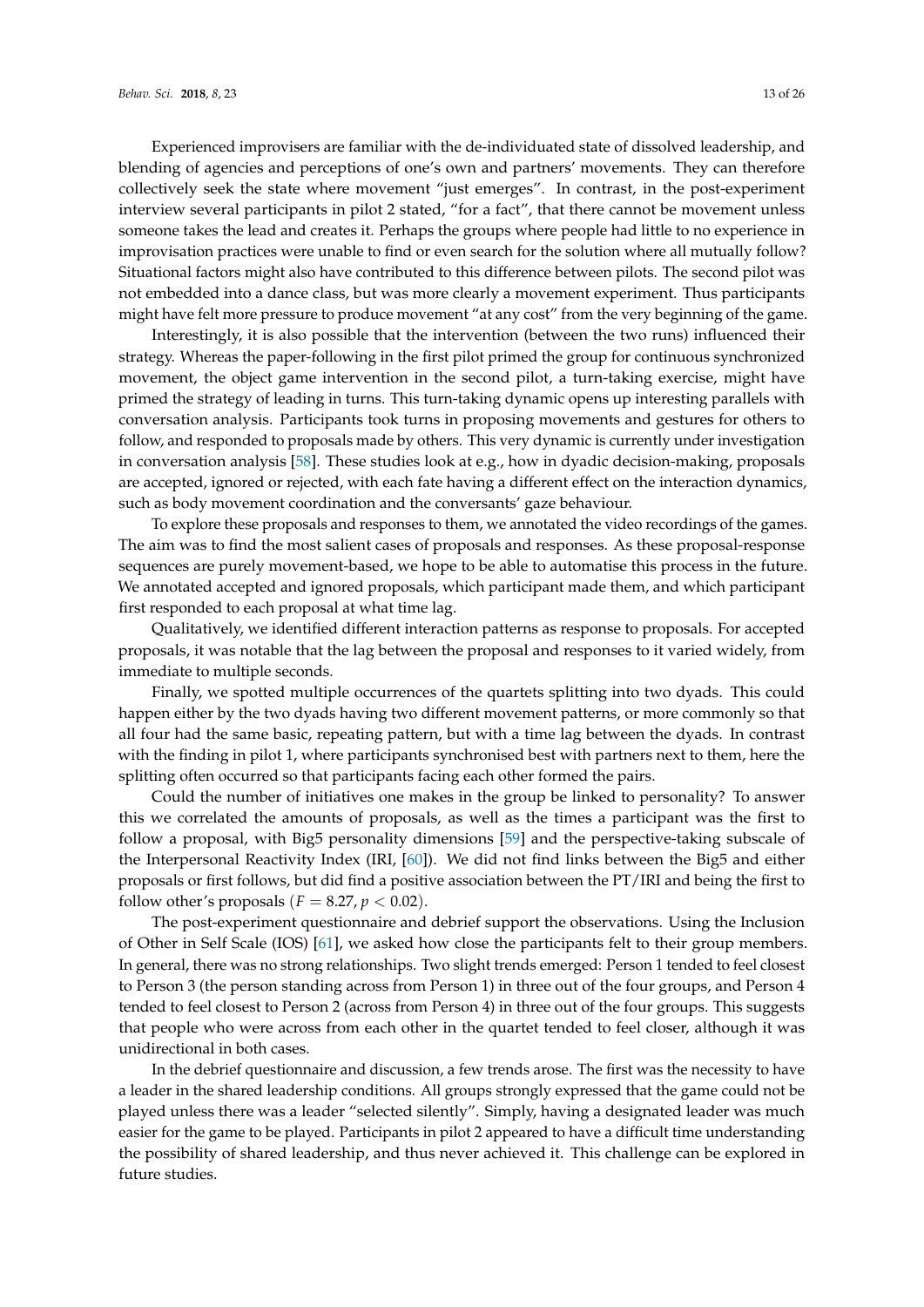#### *6.2. The Rhythm Battle*

The aim of this protocol is to simultaneously test entrainment and resisting entrainment in a large group of participants. A large (more than 10) group of participants is divided into two teams who are then trying to maximise entrainment and tempo stability within the team, while minimising between-teams entrainment.

This protocol was inspired by a study on *Congado* [\[62\]](#page-24-12). Congado is a Brazilian tradition where marching bands parade around the city, playing and dancing. When two bands meet each other, they attempt to maintain their own tempo and try not to be influenced by the other group. Losing one's own tempo is to lose something of one's identity. Lucas et al. showed that entrainment is difficult to resist, as it is a strong, automatic tendency. Groups would often entrain, or adapt to each other's tempi. Entrainment in a more complex, n:m pattern (one group has n beats in the time the other has m), was also observed.

Rhythm battle, that can be carried out without drums or other instruments, combines entertainment with resisting it into the same task, and therefore has especial potential for studying in-group–out-group mechanisms, attention and resilience. The rhythm battle also espouses the ten characteristics of CDI we listed in Table [1.](#page-8-0) While the overall structure of the game is provided from outside, the game is open-ended (2), and while the groups are given a tempo for their rhythmic movement, the solution space is very large, as groups can freely improvise rhythms using any metrical arrangement and any body parts they wish. The structure of the game is designed with characteristic (8) in mind especially. Shifts from resisting entrainment to "falling" to the other team's tempo are bifurcation-like [\[63\]](#page-24-13), and the likelihood of changes in the tempo dynamics within and between teams is increased by having the teams move in space closer to each other.

A growing body of literature suggests that moving in a synchronous manner enhances social bonding (e.g., [\[64](#page-24-14)[–66\]](#page-24-15)). We were interested to find out to what extent the rhythm battle task had an impact (or at least correlated with) the strength of felt relatedness among the group of participants. We wanted to investigate (i) To what extent participants felt more related to members of their own rhythm group compared to the members of the other group; and (ii) To what extent the relatedness or felt proximity between participants was related to the similarity of their tempos.

To measure the felt relatedness, we developed a novel task based on the Inclusion of Other in Self test (IOS, [\[61\]](#page-24-11)). In the original IOS test (developed for romantic partners) the participant chooses which of the seven Venn diagram-like pictures (where one circle represents the participant and the other their partner) best represents their relationship. The diagrams range from no overlap to near complete overlap. In our task, participants used tablets, and were asked to draw themselves as a circle, on a background where the circle representing another participant is already drawn. Thus participants can represent interpersonal distances that are outside the scale of the original test, which makes the test more adequate to describe relationships with people they have just met in the dance improvisation experiment, for example.

# 6.2.1. Methods

*Participants:* In a pilot study, we analysed data from three groups of 10 participants. Each played the game once, as a part of a dance improvisation class, and all had some experience in dance and/or music. The groups had 10–14 participants, but only ten in each group wore the accelerometers that provided our data. Of all the participants, 18% were men, 55% identified as amateur dancers, 25% as professional dancers (representing various forms of dance), and 21% indicated no previous experience in dance. The amateurs had an average of 10.5 (SD 8.9, range 2–30) years of dance experience, while the professionals had an average of 17.3 (SD 6.5, range 11–29) years of experience.

*Equipment and measures:* Participants wore BioHarness accelerometer pods on chest straps. We calculated the periodicity, or tempo of the movement, based on peak-to-peak intervals, in each of the stages of the game (see protocol below). The tempo differences for each pairwise combination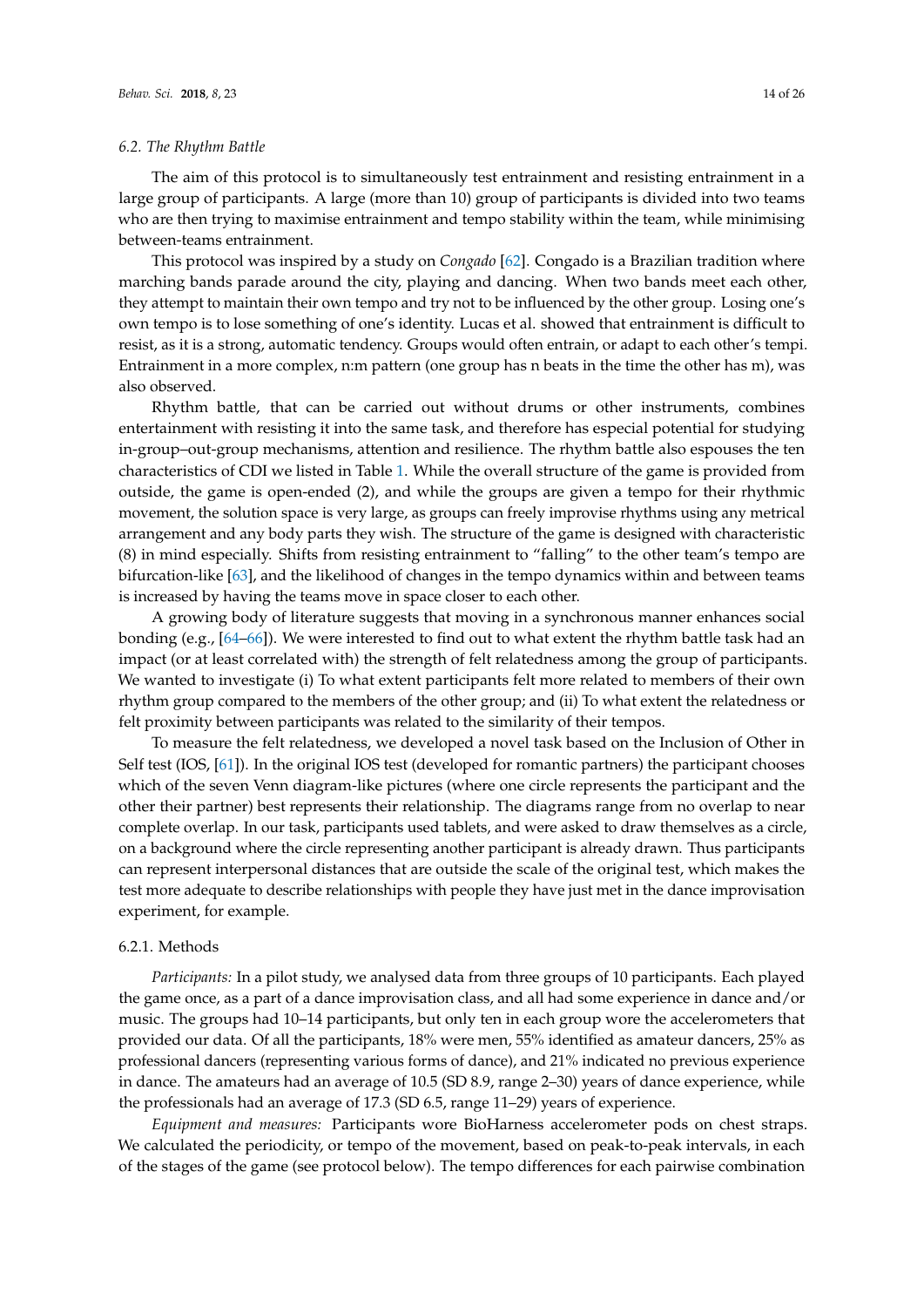of participants (both within and between teams) were then calculated, and assembled into tempo similarity matrices (see Figure [2C](#page-14-0)).

<span id="page-14-0"></span>

**Figure 2.** (**A**) Structure of the rhythm battle protocol. (**B**) Average tempi in each of the segments. Data from the second group. Error bars represent averages of individual participant's tempo variability. (**C**) Tempo similarity matrix from the second group. Yellow represents high similarity and dark blue dissimilarity. Values are normalised. (**D**) Correlations between tempo similarity matrices and group membership (blue), and tablet-IOS scores and tempo similarity (purple). Red dotted line indicates the  $p = 0.05$  threshold. Data from second group.

After the experimental session that contained also other in sport, activities and tasks, participants were asked to rate their closeness to each of the other participant, using a tablet-based version of the Inclusion of Other in the Self-measure (IOS, [\[61\]](#page-24-11)). Rank-order scores of these ratings were averaged for each participant pair (e.g., the closeness rating score for participants 1 and 2 was the mean of p1's rating of p2, and p2's rating of p1). The matrices of these ratings were compared to the tempo similarity matrices.

The correlation analyses using tempo similarity matrices, team membership matrices, and closeness rating matrices were conducted using Mantel tests, where the significances of the correlations were estimated using permutations with 10,000 iterations [\[67,](#page-24-16)[68\]](#page-24-17).

In the network analysis, we convert the tempo similarity matrix into a graph so that each participant is a node, and the weights of the edges (connections between the nodes) represent the tempo similarities. The closer two participants are in tempo, the stronger their connection. The network visualisation was conducted in Gephi 0.9.2, using a Force Atlas algorithm that pushes weakly connected nodes away from each other and pulls strongly connected nodes closer.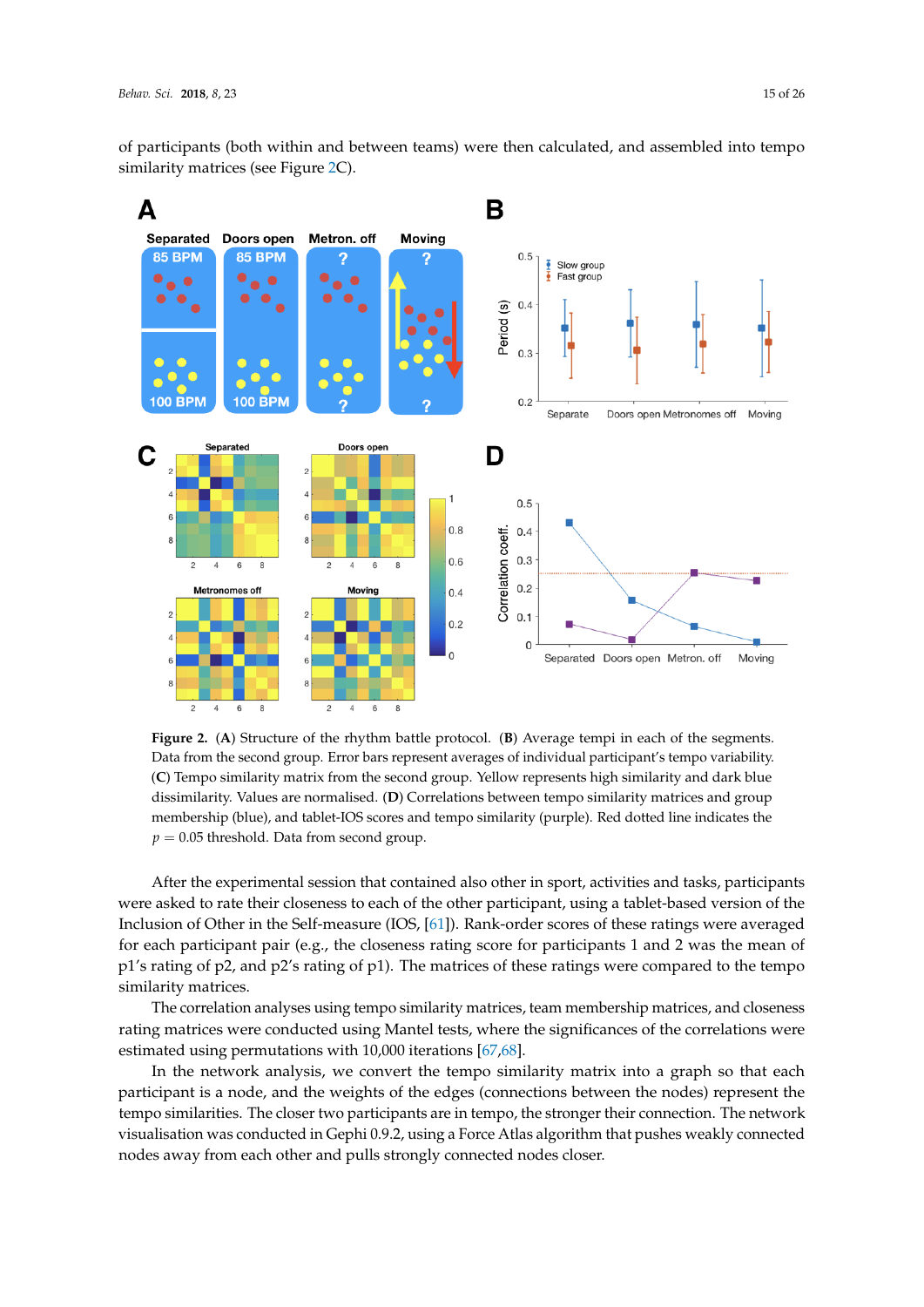*Protocol:* In each group, the participants were divided into two teams. Each team had a facilitator with a metronome. The two metronomes were set to different tempi (85 and 100 BPM). The game has four stages (Figure [2A](#page-14-0)).

In the first stage, the two teams were on different halves of the room that was divided using a movable wall. Teams were given a task to create a group rhythm pattern that they could then move to. Participants could use any part of their body for generating the rhythms: clapping hands, stomping feet, snapping fingers, etc. They could decide how complex they wanted to make the rhythm, but they had to perform it in the given tempo.

After the teams figured out their patterns, and started continuously performing them, the room divider was removed, and thus the teams were now coupled to each other. At first, the metronomes were still on, so that the teams could get used to the distraction of the other team and have a clear referent of their original tempo at hand.

In the final stage, the metronomes were turned off, and the teams were asked to start moving in space, as groups, still performing their rhythms. They were given an objective to move to the other end of the room, requiring them to pass the other team at close proximity. The game took about 10 min in total to complete.

At the end of the dance intervention (which the rhythm battle was a part of), each participant completed the tablet version of IOS. The participants were all sitting in a circle with their number tags clearly visible, and each participant rated their closeness to every other participant, as prompted by the tablet.

## 6.2.2. Results and Discussion

As the objective of the game was to maintain the team's original tempo, we could look at what tempi the participants moved at the end of the game, and see which team had "won". In all of our three games there was a "winner", in other words, in none of these cases did both teams manage to maintain their tempo until the end. We observed two different ways of "losing" the game. Either the winning team managed to maintain their original tempo, and get the losing team to entrain with them and drift in tempo until everyone in the game was moving at the same tempo. The other way of losing was to lose the team's internal coherence completely, often with a subset of the losing team entraining with the winning team, and other team members ending up with either very variable movements tempi, or tempi outside of either team's original tempi. An example of this second type of loss was observed in the second group (Figure [2B](#page-14-0)).

We used multiple ways to look into how the games progressed towards these outcomes. First, we looked at how the tempo differences that we observed matched with those expected based on the team membership, in each of the stages of the game. At the start of the game, the tempo similarity matrix correlated with a group membership matrix (*Spearman's rho* = 0.43,  $p = 0.03$ ) (Figure [2D](#page-14-0)). The tempo similarity matrix for the start of the game (Figure [2C](#page-14-0)) shows there were two distinct teams. The tempo differences within both teams were small (indicated by bright colours), while differences between teams were larger. There is one outlier, participant 3. Also the mean tempi (Figure [2B](#page-14-0)) show that the performed tempi were same as designated by the metronomes.

As the game progressed, the correlation between the tempo similarity and team membership matrices got lower, and by the end dropped to zero, indicating there no longer were two separate teams. The average tempo graph (Figure [2B](#page-14-0)) shows that only the faster team maintained constant tempo, and a constant tempo variability, as indicated by the error bars. The slow team lost their within-group coherence, as indicated by their large error bars. The tempo similarity matrix confirms that some participants failed to resist entraining with the fast team, while others became outliers, not close to anyone's tempi.

The network visualisations (Figure [3\)](#page-16-0) provide another way of examining the tempo relationships between and within the teams. These relationships can be visualised as a dynamic network, but here we present only two static snapshots, one from the first stage and another from the final stage. These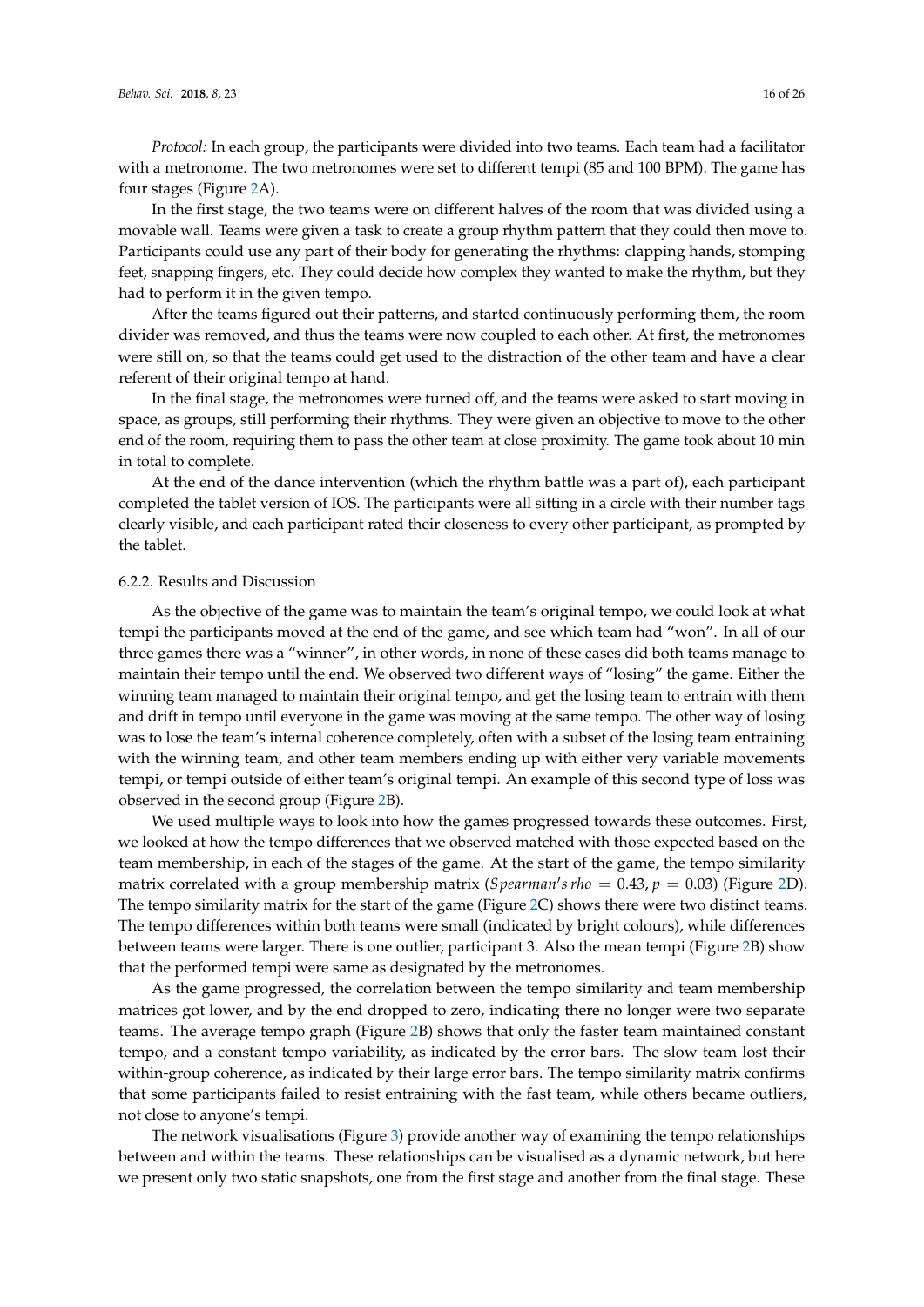<span id="page-16-0"></span>networks are based on tempo similarity matrices (Figure [2C](#page-14-0)), and their main contribution here is that they provide a visualisation that allows us to see what happens in the pairwise relationships. In the beginning (Figure [3,](#page-16-0) top panel), apart from one outlier, the graph looks exactly as we'd expect for this first phase: two groups, each highly coherent within, and with a clear difference to the other group.



Stage 1: separated

**Figure 3.** Network visualisations of the tempo similarity matrices in stage 1 (**top**) and stage 4 (**bottom**), in the game for second group. Node colors indicate group membership, thickness and also length of the edges reflect the tempo similarity with thicker and shorter edges reflecting closer tempo similarities.

Figure [3](#page-16-0) (bottom panel) shows the network at the end of the game, and the visualisation confirms why the slow team lost. Its participants had gone their separate ways, one ending up with the outlier from the fast team, another becoming part of the faster team, isolating the other two. The fast team was stronger and won, after the slow team lost their internal coherence and split up.

We looked at whether the closeness measure correlates with the group membership. Pooling together ratings from three groups of participants (three games), we compared whether on average, members in the same team were rated closer than members in the opposing team. Indeed, a Kruskall-Wallis test indicates that own team members were rated as being closer than participants in the competing team ( $\chi^2 = 7.5$ ,  $p = 0.008$ ).

We also wanted to see whether the closeness rankings obtained from the IOS were correlated with observed tempo differences, i.e., the actual amount of synchronisation during the game. Figure [2D](#page-14-0) shows that they were not in the beginning (indeed, the tempo differences at this stage were instructed by the experimenters), but towards the end of the game, where metronomes were off and the tempo differences could freely change, there was a trend for a correlation in the second group. This result invites speculation about the direction of influence behind this correlation: did participants who synchronised with each other in the rhythm battle rate each other as closer due to this encounter, or did they originally synchronise because they had a closer relationship already during the game? Or, was there another factor that influenced both these variables?

At the end of the session, the participants filled a questionnaire regarding their experiences. One of the questions concerned their enjoyment of the rhythm battle game (on a 1–5 scale). In order to asses the relation between the tempo differences between group members and this enjoyment-related facet of their aesthetic experience during the game, we correlated (Pearson's r) their responses with three variables: the (absolute) distance of their individual tempo from the group's mean at the first phase, the (absolute) distance of their individual tempo from the group's mean at the last and the absolute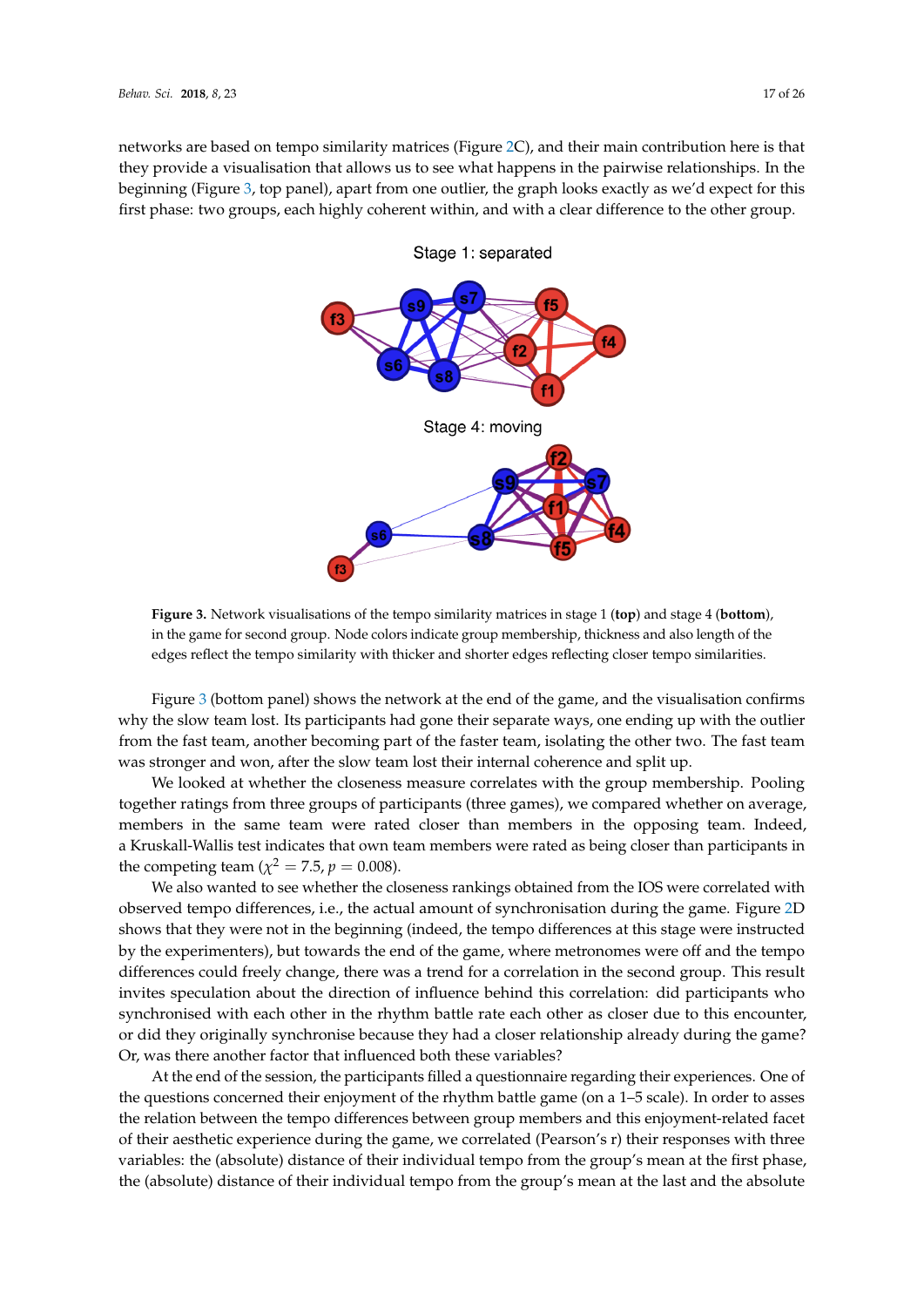tempo change between the two phases. The negative correlation between enjoyment and last phase distance from group mean was significant (*r* = −0.73, *p*-value = 0.026), so the closer the participant's tempo was to their group mean, the more the person enjoyed the game. The same held already for the first phase but the correlation was not quite statistically significant ( $r = -0.63$ ,  $p$ -value = 0.066). Finally, a similar non-significant negative correlation was found between the change in tempo from first to the last stage, and enjoyment  $(r = -0.62, p$ -value = 0.076). These findings suggest that the more stable one's tempo was throughout the game, the more they enjoyed the game. It is important to note that the three measures computed from the movement data were correlated so it is not possible to propose a firm interpretation. What we can conclude is that third person measurable performance on the task (maintaining a group tempo) was correlated with a first person experience of pleasure.

# **7. General Discussion**

#### *7.1. Mirror Game*

Based on our results and experiences during the pilots we consider the four-person mirror game as a rich and valid protocol for the study of non-verbal communication and group dynamics. The game is accessible, intuitive and engaging for both improvisation experts and novices. While the existence of multiple strategies or conceptualizations of mirroring in this version makes the task closer to the experience of free improvisation, the movement patterns remain relatively restricted and tractable, allowing the application of existing analyses and measurements. Our results demonstrate that the four-person mirror game can be used to probe differences in intersubjective tuning or coordination following even very short interventions, differences that might not be able to be captured by other existing measures.

This is, to our knowledge, the first published attempt to extend the dyadic mirror game paradigm to larger ensembles. The most notable result of the Noy et al. (2011) paper, which has been replicated in different follow up studies [\[13,](#page-22-11)[69,](#page-24-18)[70\]](#page-24-19) has been the particular kinetic signature of the no-roles condition, named often *co-confident motion*. When expert dance improvisers played the game after an intervention specifically priming coordinated motion (pilot 1), we observed the emergence of highly correlated, smooth motion that we consider to be the signatures of the same co-confident motion. However, different kinetic patterns emerged when non-experts played the game after an intervention that did not prime coordinated motion but rather turn-taking (pilot 2). Based on combining the kinematic data and participant interviews, we identified at least two different strategies or patterns of coordination: rotating leadership among all four participants with dynamics reminiscent of conversational interactions, and splitting of the group into two dyads.

We take the diverging results as both a promise and as a challenge. The promise is in the apparent sensitivity of the game to differences across populations and interventions. The challenge is to carefully investigate (at least) these two parameters so to be able to confidently relate them to different emergent strategies in the game. In ongoing work we are looking at musicians with different levels of expertise and evaluating the impact of two highly similar joint musical improvisation tasks, one favoring simultaneity and one favoring turn taking. We also suspect that the exact wording of the game instructions has a significant impact on the choice of strategy. The results of the second pilot highlight the importance of integrating qualitative analyses (from both player and spectator perspective) with the quantitative movement measures. There was an indication that participants' personality traits, in our case trait cognitive empathy, might influence their behaviours during the games. We are continuing to develop means to collect detailed first person reports both in real time and post-game.

#### *7.2. Rhythm Battle*

The group rhythm battle, based on our pilot results, is a promising ecological task which is intuitive, engaging and appropriate for novices. Importantly, the task was embedded in a dance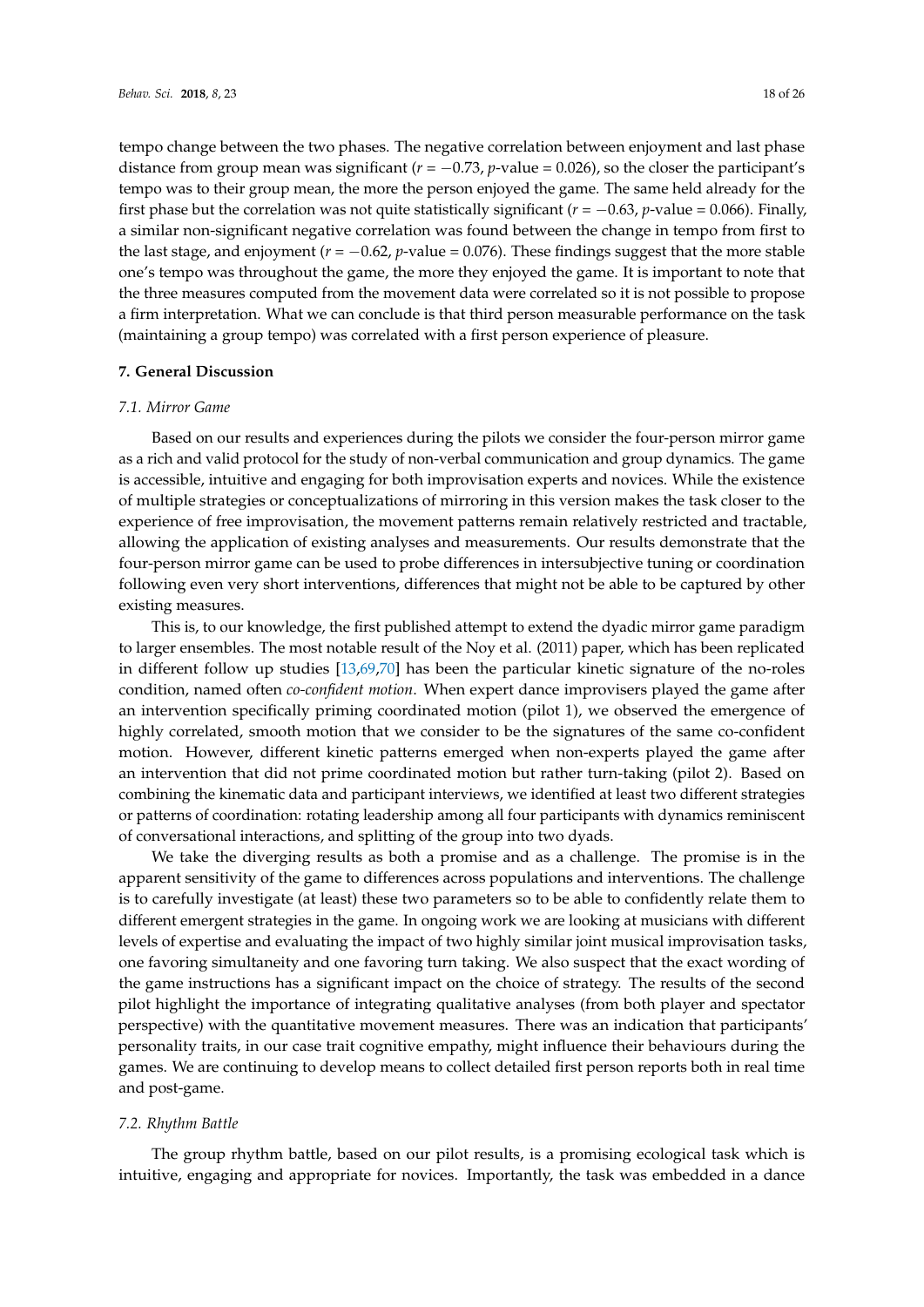improvisation workshop and was experienced by the participants as such. Six groups of non-experts have been able to co-construct a joint rhythmic pattern which they followed and maintained (to varying degrees) with a common tempo after the cessation of the metronome. When the two teams were allowed to interact, groups and individuals exhibited different degrees of entrainment and entrainment resistance. This variability makes the task a promising tool to evaluate both individual sensorimotor synchronization capacities as well as group attunement and resilience. Group attunement can be estimated from the overall synchronization of all its members (particularly in the first part of the task). We identified two measures of group rhythmic resilience: the extent to which the group maintains its original tempo, and the extent of the increase in variability among group members' tempo. In the three battles conducted in the pilot a clear 'winning' group always emerged, following one or both of these criteria.

Group membership in the rhythm battle was significantly correlated with the sense of affective proximity that participants felt between one another. We also observed a trend of a positive correlation between tempo proximity and affective proximity at the final segments of the rhythm battle. While we cannot infer from these results that the rhythmic task was necessary for the sense of closeness to emerge (as they could just be effects of being grouped together, cf. [\[71\]](#page-24-20)), they serve as a double validation. These results suggest that the task is at least sufficient to induce of a sense of proximity, and it validates our tablet-based version of the IOS as a test of felt proximity.

In addition, the negative correlation found between one's tempo distance from the group mean and the pleasure experienced during the game provides a preliminary evidence for a relation between togetherness (or at least a third person measurable proxy of it) and the aesthetic experience of the participants. While enjoyment is arguably a component of aesthetic experience, the latter is not limited to it. In future research we intend to include additional dimensions of this complex intersubjective experience.

Previously, group synchronisation has been studied relatively rarely, but recently studies have looked at group-level behavior in electronic dance music (EDM) [\[72](#page-24-21)[,73\]](#page-24-22), as well as people dancing in silent disco [\[74](#page-24-23)[,75\]](#page-24-24). In contrast to ours, the silent disco studies look at outcomes (pro-sociality, memory) at individual levels. The EDM studies characterise collective movement parameters in the specific musical context, and [\[73\]](#page-24-22) utilises both first person and third person views, emphasising how embodied and interactive the EDM experience is. The main difference between these studies and ours is that in the rhythm battle the participants supply the rhythm themselves, whereas in the EDM and silent disco studies the music and the rhythm comes from outside, and the participants dance to these external rhythms. However, especially the EDM research directions are relevant and interesting for our future work.

The empirical work reported here is the first step in our goal to address the theme of this special issue, embodied aesthetics and the specific thesis of this article, namely togetherness as the embodied aesthetics of joint improvisation. We have established (or at least provided a proof of concept for) a set of devices that generate, in a semi-ecological setting, coordinated interpersonal behavior that can be quantified and modeled. Though both devices described in this paper were constructed based on the hypothesis that togetherness is translated kinetically as simultaneity, it seems that this vision of togetherness might need to be revised. It is possible that other behavioral coordination strategies (such as spontaneous turn taking) can also be expressions or causes of togetherness. We will return to this point in the conclusion.

The variability both at the levels of individual and of group behavior, and the apparent sensitivity of the observed behavior to a multiplicity of factors, is an expected feature of an ecological setup. However, much work is still required in order for these tools to become fully functional.

We have demonstrated that the behavior produced by these devices is sensitive to training and experience and so they can be used as probes. In addition, we developed and tested a measure of group connectedness based on the IOS test. This tool provides a post-hoc measure of affective proximity between group members and we have shown that it can track the impact of at least one of our devices.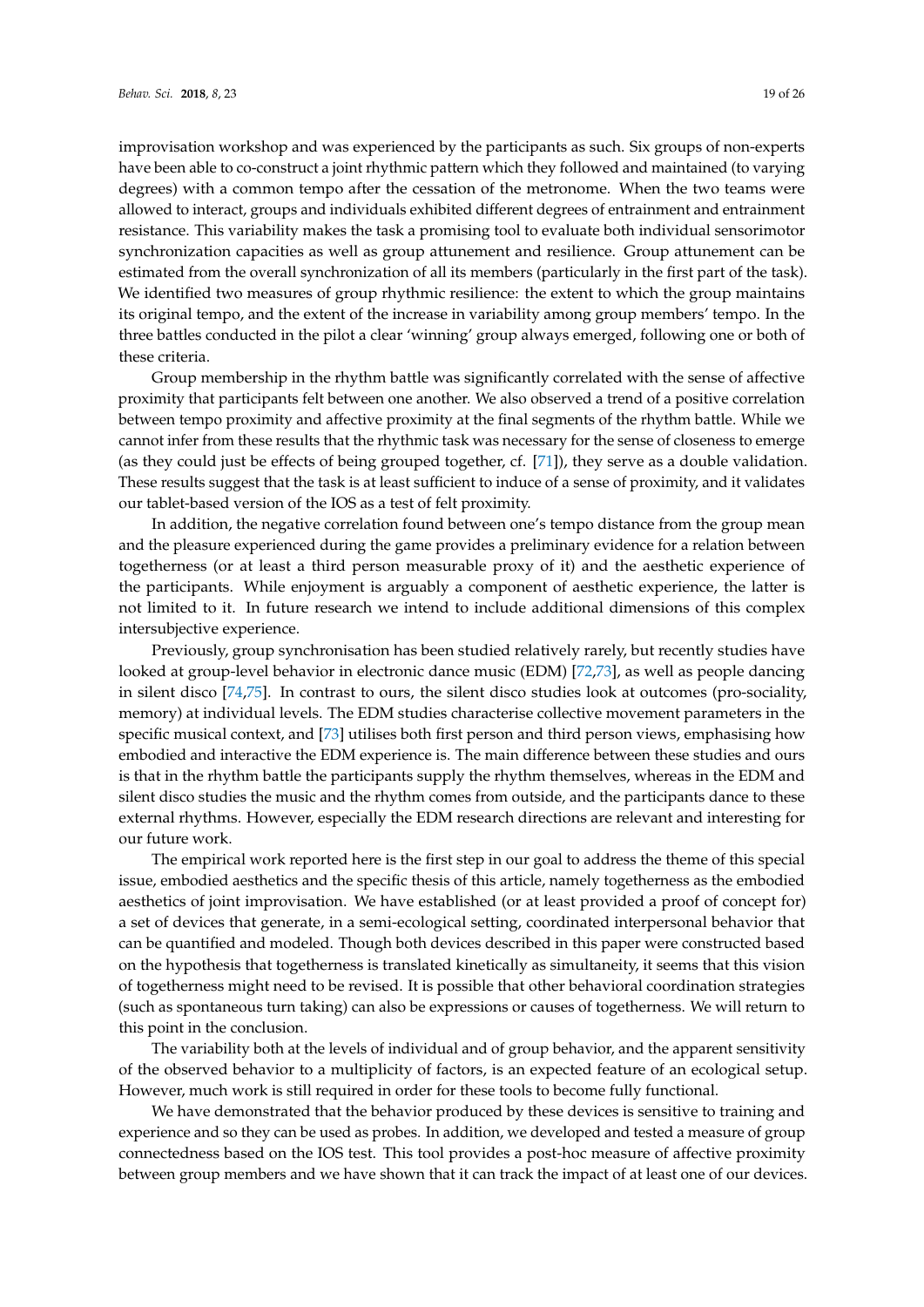However, the relationship between post-hoc affective proximity and felt togetherness during the dance practice itself is an open question. In order to go further towards the goals of our project we plan to implement methods to collect first- and second-person reports of togetherness either in real time (using custom built tablet-based technology) or using post-hoc video annotations. We also plan to use physiological data (e.g., ECG, EDA) and subjective reports to find out the psychophysiological and affective correlates of felt togetherness.

As these protocols have been born from the interactions of dancers and scientists, they combine ingredients from both sides. While they have features that "tick the boxes" of the design features of ICI protocols (Table [1\)](#page-8-0), they can be further adapted to either artistic or scientific needs in mind. For example, both the four-person mirror game and rhythm battle can exist in different versions in the future, either as starting points or inspiration for open-ended collective improvisation scores, or as even more carefully controlled experimental tasks. In the versions presented in this paper, the balance has been somewhat on the scientific side, as in both cases we have prioritised collecting relatively well-controlled data over allowing as much creative freedom of improvisation as we typically would. This is because at this stage, we need data from e.g., motion capture system (that poses many constraints to the movements of the participants and the length of recordings we can make, compared to our usual setups) for the development of measures and models that characterise these behaviours and group-level interactions. After having figured out these measures, we can implement them in a more naturalistic context, using simpler wearable sensors and less constraining protocols.

#### **8. Conclusions**

In this paper, we addressed the issue of togetherness in its kinaesthetic dimension. Kinaesthetic togetherness, the joint feeling of moving with and being moved by others and the whole group we form, refers to both an observable phenomenon from an external point of view (the point of view of spectators or scientists) and a qualitatively lived experience from a first-person point of view. The investigation of this phenomenon therefore requires to overcome the gap between these perspectives [\[76\]](#page-24-25). Our project is an attempt to build a bridge that fills that gap.

We hold that a strong foundation for such a bridge can be found in collaborative artistic practices. For example, in collective dance improvisation the interplay between the feeling associated with moving collectively and the observation (from the inside or the outside) of such a movement coordination is already there, and advanced practitioners are experts in its handling. Such contexts are therefore appropriate for the intellectual and empirical investigation of kinaesthetic togetherness, and a dialogue with the expertise of practitioners can guide this endeavor. The second, theoretical, foundation of our approach is the enactive and dynamical view of cognition which provides a conceptual framework and formal tools to connect first- and third-person perspectives, as well as an operational definition of interpersonal dynamics. Our working hypothesis is that togetherness manifests itself at the conjunction of first- and third-person perspectives, and that this is possible thanks to the dynamics of the interaction between individuals involved in the co-regulation of their collective effort (first person plural). Furthermore, we propose that this emergent phenomenon as well as its felt experience are aesthetic in nature. A similar view has recently been discussed in the area of collective or shared emotions [\[19\]](#page-22-17), and exploring the affective processes and group-level emotional mechanisms will be important in our project going forward.

One central methodological principle that follows from the above-mentioned considerations is that the research process itself must be embodied or lived. Rather than bringing dancers to the lab and observe and interrogate them, we bring the scientists onto the dance floor thus colliding theoretical assumptions with lived experience.

In our experimental scores (two of which presented in this paper) we examine how interactions bring about movement coordination between groups of people moving in space according to various rules. We also examined how interventions such as guided interactive improvisations could enhance such coordination and how they impact first-person experiences that are related to one's sense of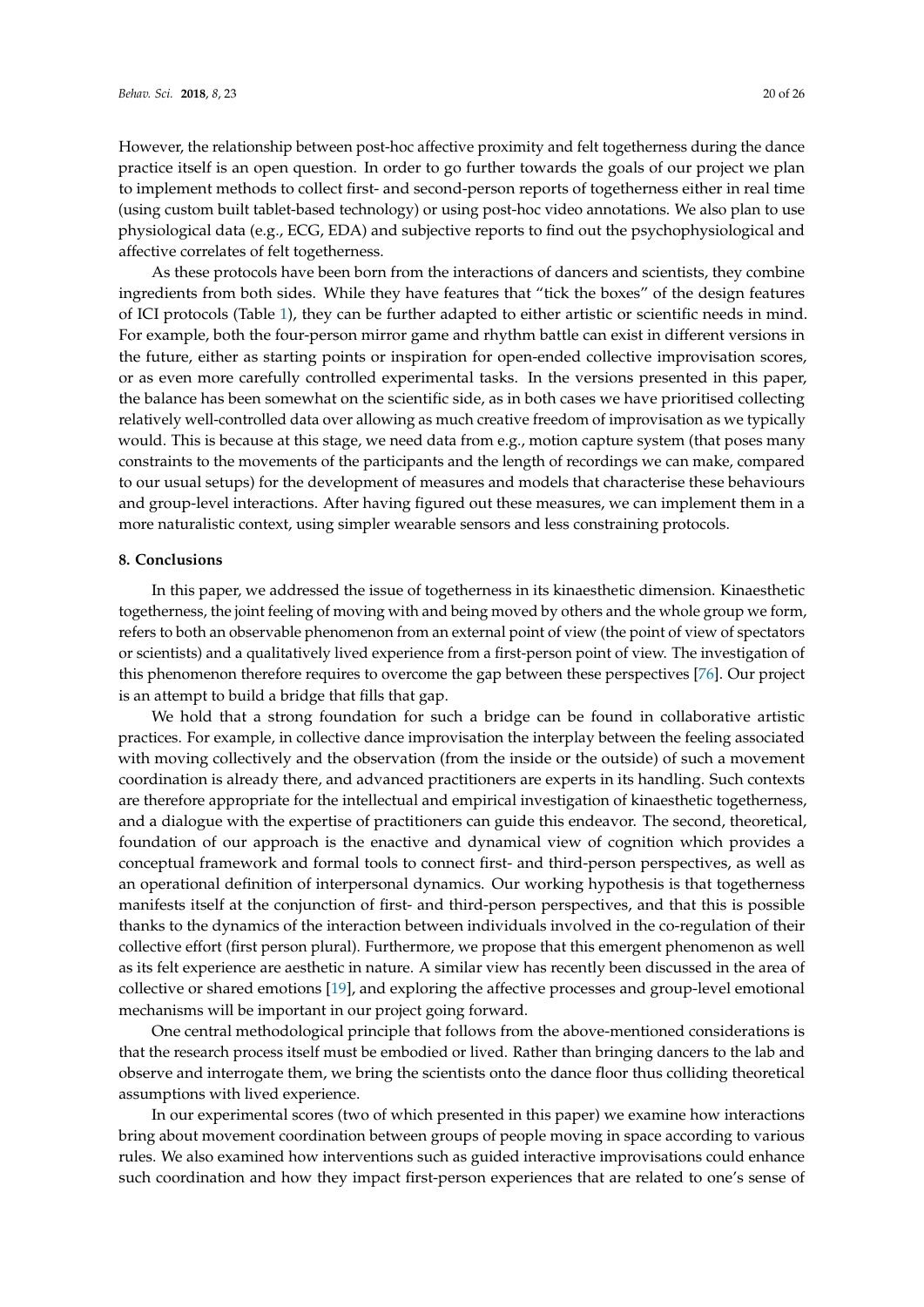connectedness to others. While the studies discussed here concern mainly the observation of behavioral correlates of togetherness as they can be measured from an external point of view (third-person), the tasks themselves emerged through first-person and collective experience of improvisation in the research group.

In the mirror game, we observed differences both in the degree of coordination itself, and in the strategies deployed to complete the task (mutually shared motion versus turn-taking). Not only did the task enlighten our comprehension of the possible ways through which people act *together*, but it also showed how first-person reports can guide the analysis and understanding of interaction dynamics (as in [\[77\]](#page-25-0)). More experienced improvisers were able to perform co-confident movements, and reach a state of shared agency and togetherness, where movement emerges without anyone overtly initiating it. In the one-dimensional mirror game, as in [\[55\]](#page-24-5), it was also found that only experienced improvisers could enter the co-confident motion state. Interestingly, [\[13\]](#page-22-11) did not find this in their two-dimensional mirror game, but instead observed co-confident motion in dyads of novices. The novice groups in this study shared leadership in a way that does not indicate shared agency, and based on the post-experiment interviews, did not seem to result in a particularly strong feelings of togetherness. There is no reason to assume a priori that synchronicity automatically leads to experiences of togetherness, or that it would be more likely to do that than an interaction based on other coordination modes, such as turn-taking. However, in this case, the strategy to share leadership by taking turns to (trying to) lead the movements was associated with confusion, as having to figure out what movements to make was compounded by having to figure who has the authority to lead them and suggest new patterns. Thus participants probably lacked the sense of having achieved their joint goal, which would influence their experienced we-agency [\[19\]](#page-22-17).

The situational factors that contributed to the novice mirror games not leading to togetherness should be investigated in future studies. It would be interesting, and relevant from pedagogical point of view (see e.g., [\[78\]](#page-25-1)), to figure out what type of induction would allow novices to tune in to each other in these larger groups to such an extent that they'd be able to produce emergent movements under a shared agency.

The rhythm battle task has proven to be a good task for observing group entrainment, as it superposes within-group entrainment task with a task to resist entrainment to the other team. As it is also an improvisation task, it provides a much more ecologically valid context for studying entrainment than e.g., tapping tasks do. Participants need to genuinely balance between producing aesthetically pleasing, varied and complex rhythmical patterns, and the "pragmatic" need to focus on a simple, easily entrainable beat. This balance needs to be achieved through a collective regulation of the group's dynamics. We also observed that the participation to this task entailed a feeling of bonding with members of the in-group, although our study design cannot distinguish whether this increased feeling of closeness with in-group stems from being assigned in the group and having the shared experience, or whether the closer synchronisation that in-group members experienced, had an effect. Furthermore, pleasure during the game (an aesthetic feeling), was correlated with the extent that the person's tempo was similar to that of their group (which is a potential dimension of togetherness).

Admittedly, we have not yet directly targeted the first-person dimension of togetherness by our empirical designs, and one of our future challenges is to develop better methods for capturing the subjective experiences of improvisers, and combining those with the third-person data. The emergence of various forms of strategies of co-regulation also poses the question, whether these different strategies could all lead to such a feeling? In other words, under what conditions can non-simultaneous, turn-taking-like forms of co-regulation lead to or be considered as togetherness? We have yet to test whether interaction dynamics and their active co-regulation are both sufficient and necessary to bring forth the phenomenon of togetherness from the joint perspectives of first- and third-person points of view.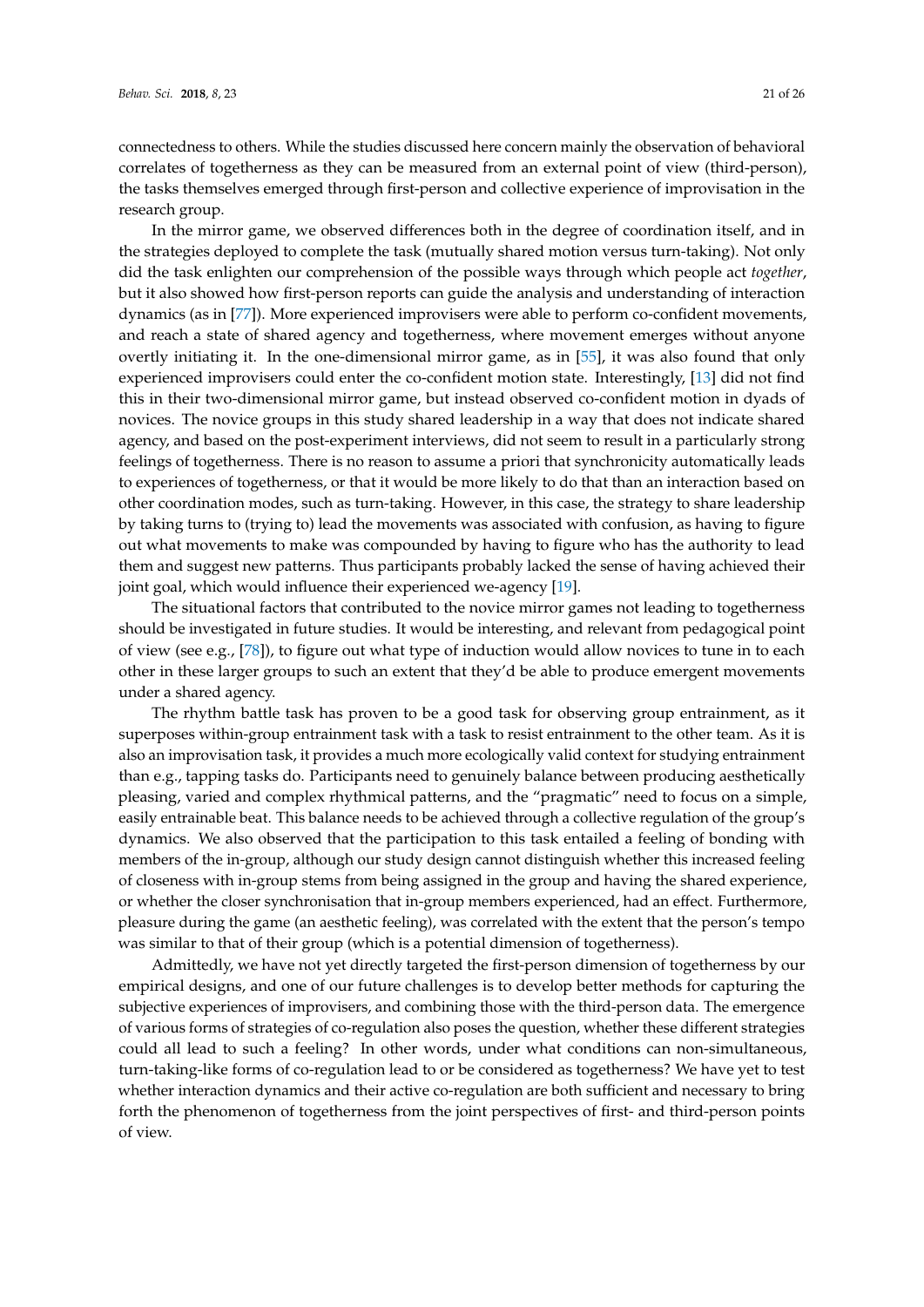Noy et al. [\[79\]](#page-25-2) explored togetherness in a mirror game, comparing first person reports with third person kinematics, and found that they correlated mildly, as participants' subjective indications of togetherness exceeded those that could be identified from the kinematics.

In dyadic situations, synchronicity leads to prosociality and increased empathy etc. [\[64,](#page-24-14)[66\]](#page-24-15). In the context of a dyadic mirror game, high coordination correlated with coordination of heart rates between the participants [\[79\]](#page-25-2). Recently, this question about links between synchronisation and pro-sociality, was posed about groups [\[80\]](#page-25-3). Zimmermann et al. found that while group synchrony did not predict pro-social behaviour, the distributed coordination in the group predicted how much participants liked each other, their feelings towards the group, and the conformity of their opinions.

Another dimension that we plan to address in future studies is the affective dimension of interactions, especially the emergence of collective, shared emotions [\[19\]](#page-22-17). Joint affective processes are intrinsically linked to the embodied interactions and as Salmela and Nagatsu point out, central to the shared agency. Our combination of first and third person perspectives is also important in uncovering the affective dynamics in groups.

In the context of this discussion, it is interesting to note that [\[12\]](#page-22-10) found that spectators' annotation of the extent of togetherness (moving together) during a group improvisation performance did not correlate with accelerometer-based measure of movement synchrony. One possible interpretation of this result (though see the cited paper for other directions) could be that the subjective sense of 'moving together' is not a (simple) function of observed kinetic synchrony but might include other factors such as perceived shared intentionality [\[81\]](#page-25-4). We also have to provide further empirical support for the idea that this conjunctive phenomenon is aesthetic in nature. Vicary et al. found that, at least in certain performances, movement synchrony was predictive of the spectator's enjoyment (their index of aesthetic experience) despite not correlating with perceived togetherness. Perceived togetherness was correlated positively, in some performances, with enjoyment. This result suggests that perceived togetherness and movement synchronicity can both contribute (independently) to the aesthetic experience of a spectator. Our results from the rhythm battle go in the same direction (but from the dancer's perspective this time): tempo similarity was correlated with enjoyment of the game. To explore this further, our primary challenge is to refine the methods through which we can collect first-person experiences of togetherness and aesthetic experience from the dancers themselves (in real time or through post-improvisation video confrontation). Our protocols do not divide participants into performers and spectators, which reflects our understanding that the aesthetic experiences are inherently collective in nature.

In this paper, we have presented ideas and observations to argue that togetherness is a phenomenon that can be approached through the interactive conjunction of practices and perspectives. Our proofof-concept studies encourage us to pursue the hypothesis according to which playing with togetherness kinaesthetically can be a source of collective, aesthetic feelings. Our approach and these findings can be useful for the study of social psychology, and especially the studies on the links between synchronous behaviours and their positive affective and social effects. We argue that a direct link might be too simplistic, and exploring the mechanisms behind these effects would benefit from re-framing the question to be about togetherness, and acknowledging the role of managing synchrony *together*, a meta-level of coordination usually absent in experimental studies of behavioural synchrony. One future direction for project ICI is to explore scores that focus on non-synchronous interactions and other modes of coordination, where synchronisation of the participants is not instructed, but rather, might spontaneously emerge from their interactions. These more open-ended protocols will benefit from the measures and methods developed in the more experiment-like protocols presented in this paper.

Our study, and the enactive, kinaesthetic and collective perspective on the aesthetic experience of group dance improvisation developed in the introduction, can inform the fields of art research and aesthetics, and in particular the sub-field of empirical aesthetics. Improvisers and improvisation teachers in all domains could benefit from the bridge we make here between practice and theory,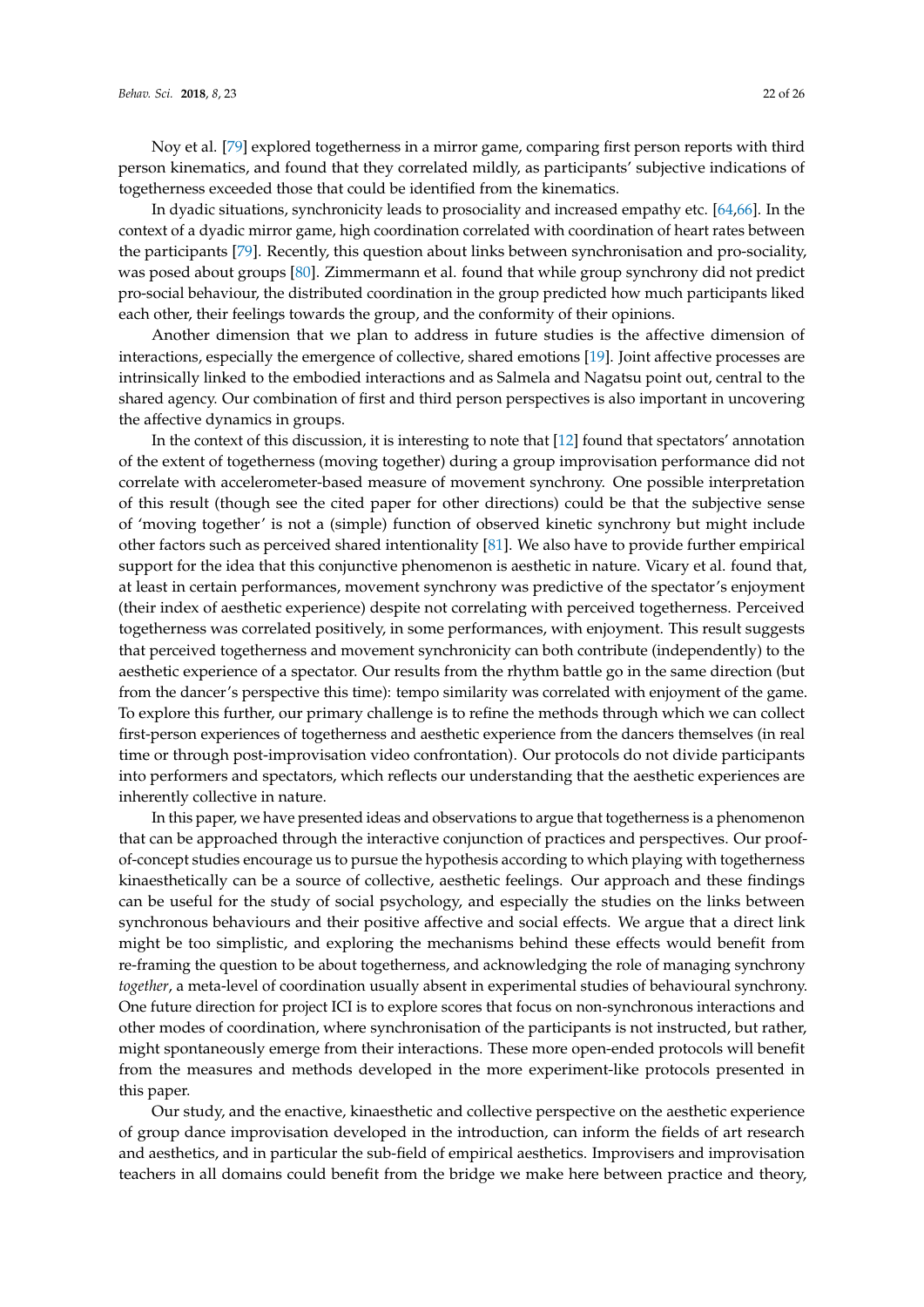regarding the mechanisms at play during improvised interactions. Dancers and choreographers could use these mechanisms as inspiration, or explore these mechanisms and their effects through new scores and works. Most of all, we hope that our example of collaboration between artists and scientists would encourage others to take on similar collaborative projects.

**Acknowledgments:** We thank Matthieu Gaudeau, Clint Lutes and Laura Hicks, for leading the dance improvisation classes where the data for the rhythm battle was collected, and the entire ICI research group [\(labodanse.org/ici\)](labodanse.org/ici) for their intellectual and logistical contributions. We also thank Klaus Förger for developing software for data collection and analysis. The data for the Rhythm Battle was collected and synced using his FSenSync-software [\(http://forger.fi/\)](http://forger.fi/). We also thank Enrico Glerean for his advise on the statistical analysis of the Rhythm Battle data. Project ICI is supported by the French ANR through the "Investissements d'avenir" program (ANR-10- LABEX-80-01) as well as extensive logistical support from the stuff of the Laboratoire d'excellence Arts-H2H. Additional financial support was provided by the IdF DIM "Cerveau et Pensée". T.H. was supported by funding from Aalto Brain Centre, and Academy of Finland grant #308431 awarded to Mikko Sams.

**Author Contributions:** T.H., J.L., R.B. and A.B. conceived and designed the experiments; T.H., M.B. and A.B. performed the experiments; T.H. and M.B. analyzed the data; All authors contributed to writing the paper.

**Conflicts of Interest:** The authors declare no conflict of interest.

# **References**

- <span id="page-22-0"></span>1. Bethune, C. L'improvisation comme processus d'individuation. *Crit. Stud. Improv.* **2009**, *5*. [\[CrossRef\]]( http://dx.doi.org/10.21083/csieci.v5i1.991)
- <span id="page-22-1"></span>2. Nguyen, C.T. Competition as cooperation. *J. Philos. Sport* **2017**, *44*, 123–137.
- <span id="page-22-2"></span>3. Heble, A.; Caines, R. *The Improvisation Studies Reader: Spontaneous Acts*; Routledge: London, UK, 2014.
- <span id="page-22-3"></span>4. Novack, C.J. *Sharing the Dance: Contact Improvisation and American Culture*; University of Wisconsin Press: Madison, WI, USA, 1990.
- <span id="page-22-4"></span>5. Banes, S. *Terpsichore in Sneakers: Post-Modern Dance*; Wesleyan University Press: Middletown, CT, USA, 2011.
- <span id="page-22-5"></span>6. Montero, B. Proprioception as an aesthetic sense. *J. Aesthet. Art Crit.* **2006**, *64*, 231–242.
- <span id="page-22-6"></span>7. Kant, I.; Meredith, J.C. *Critique of Judgement*; Oxford University Press: Oxford, UK, 2007.
- <span id="page-22-7"></span>8. Bourriaud, N.; Pleasance, S.; Woods, F.; Copeland, M. *Relational Aesthetics*; Les Presses du Réel: Dijon, France, 2002.
- <span id="page-22-8"></span>9. Golland, Y.; Arzouan, Y.; Levit-Binnun, N. The mere co-presence: Synchronization of autonomic signals and emotional responses across co-present individuals not engaged in direct interaction. *PLoS ONE* **2015**, *10*, e0125804.
- <span id="page-22-9"></span>10. Stevens, C.; Glass, R.; Schubert, E.; Chen, J.; Winskel, H. Methods for measuring audience reactions. In Proceedings of the Inaugural International Conference on Music Communication Science, Sydney, Australia, 5–7 December 2007; pp. 155–158.
- 11. Egermann, H.; Sutherland, M.E.; Grewe, O.; Nagel, F.; Kopiez, R.; Altenmüller, E. Does music listening in a social context alter experience? A physiological and psychological perspective on emotion. *Music. Sci.* **2011**, *15*, 307–323.
- <span id="page-22-10"></span>12. Vicary, S.; Sperling, M.; von Zimmermann, J.; Richardson, D.C.; Orgs, G. Joint action aesthetics. *PLoS ONE* **2017**, *12*, e0180101.
- <span id="page-22-11"></span>13. Himberg, T.; Niinisalo, M.; Hari, R. Coordination of Fluent Hand-Movements in Dyads. In Proceedings of the Rhythm Perception and Production Workshop RPPW15, Amsterdam, The Netherlands, 6–8 July 2015.
- <span id="page-22-12"></span>14. Nguyen, C.T. Games and the Aesthetics of Agency. Unpublished work.
- <span id="page-22-13"></span>15. Suits, B. *The Grasshopper: Games, Life and Utopia*; Broadview Press: Peterborough, UK, 2005.
- <span id="page-22-14"></span>16. Gibson, J.J. *The Ecological Approach to Visual Perception: Classic Edition*; Psychology Press: New York, NY, USA, 2014.
- <span id="page-22-15"></span>17. Nordham, C.A.; Kelso, J. The nature of interpersonal coordination. In *Interpersonal Coordination and Performance in Social Systems*; Passos, P., Chow, J.Y., Davids, K., Eds.; Routledge: London, UK, 2016; pp. 32–52.
- <span id="page-22-16"></span>18. Zahavi, D. You, me, and we: The sharing of emotional experiences. *J. Conscious. Stud.* **2015**, *22*, 84–101.
- <span id="page-22-17"></span>19. Salmela, M.; Nagatsu, M. How does it really feel to act together? Shared emotions and the phenomenology of we-agency. *Phenomenol. Cogn. Sci.* **2017**, *16*, 449–470.
- <span id="page-22-18"></span>20. Simondon, G. *L'individuation Psychique et Collective: À la Lumière des Notions de Forme, Information, Potential et Métastabilité*; Editions Aubier: Paris, France, 1989.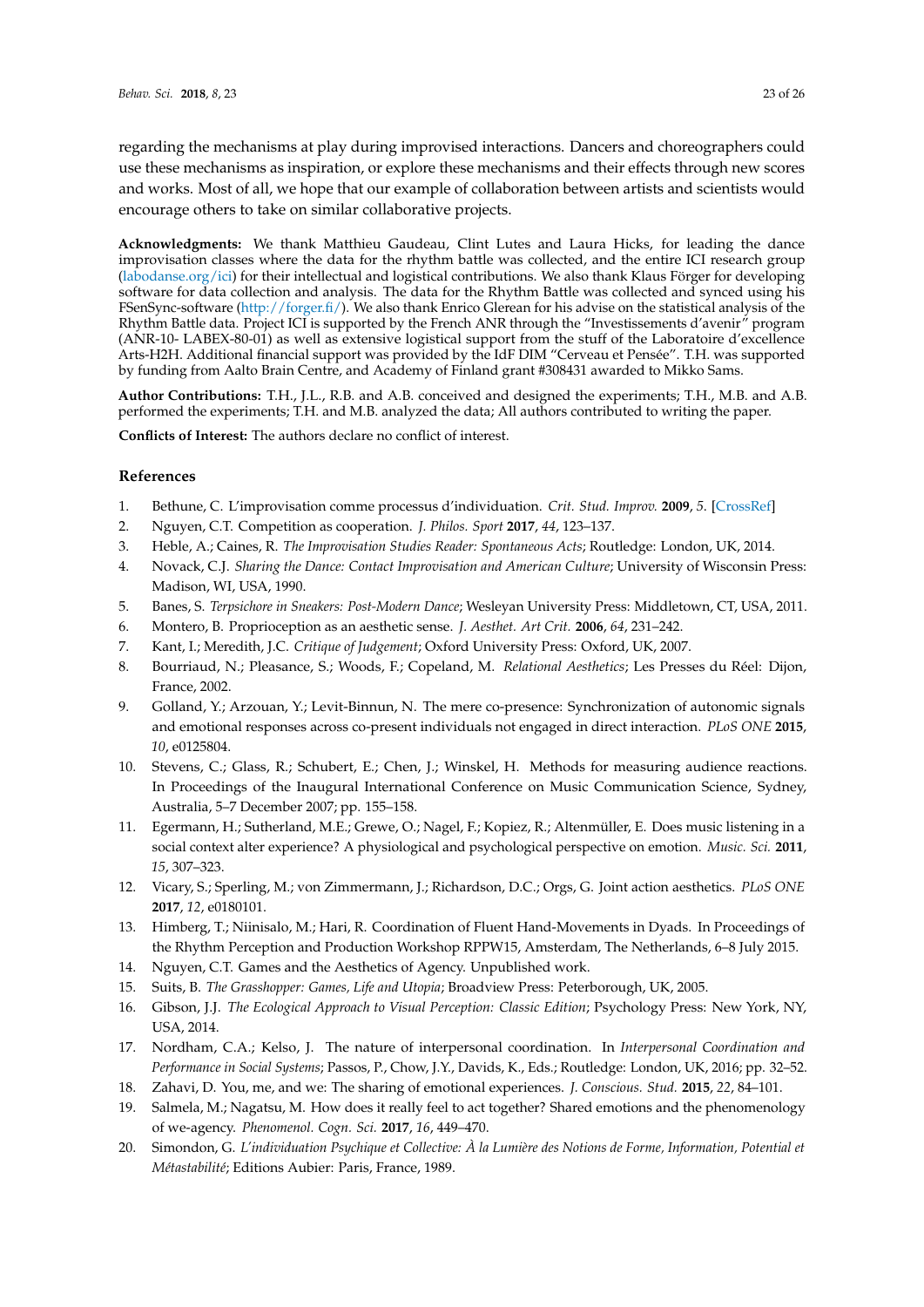- <span id="page-23-0"></span>21. Stern, D.N. *The Interpersonal World of the Infant: A View from Psychoanalysis and Developmental Psychology*; Karnac Books: London, UK, 1985.
- <span id="page-23-1"></span>22. Laban, R.; Lawrence, F.C. *Effort*; Macdonald & Evans: London, UK, 1947.
- <span id="page-23-2"></span>23. Amighi, J.K. *The Meaning of Movement: Developmental and Clinical Perspectives of the Kestenberg Movement Profile*; Brunner-Routledge: New York, NY, USA, 1999.
- <span id="page-23-3"></span>24. Stern, D.N. *Forms of Vitality: Exploring Dynamic Experience in Psychology, the Arts, Psychotherapy, and Development*; Oxford University Press: Oxford, UK, 2010.
- <span id="page-23-4"></span>25. Manning, E. *Always More Than One: Individuation's Dance*; Duke University Press: Durham, NC, USA, 2013.
- <span id="page-23-5"></span>26. Varela, F.J. *Connaître*; Les Sciences Cognitives, Tendances et Perspectives; Le Seuil: Paris, France, 1989.
- <span id="page-23-6"></span>27. Baron-Cohen, S. The Mindreading System: New directions for research. *Cah. Psychol. Cogn. Curr. Psychol. Cogn.* **1994**, *13*, 724–750.
- <span id="page-23-7"></span>28. Gordon, R.M. Sympathy, simulation, and the impartial spectator. *Ethics* **1995**, *105*, 727–742.
- <span id="page-23-8"></span>29. Gallagher, S. The practice of mind. Theory, simulation or primary interaction? *J. Conscious. Stud.* **2001**, *8*, 83–108.
- <span id="page-23-9"></span>30. De Jaegher, H.; Di Paolo, E.; Gallagher, S. Can social interaction constitute social cognition? *Trends Cogn. Sci.* **2010**, *14*, 441–447.
- <span id="page-23-10"></span>31. Maturana, H.R.; Varela, F.J. *Autopoiesis and Cognition: The Realization of the Living*; Springer Science & Business Media: New York, NY, USA, 1991; Volume 42.
- <span id="page-23-11"></span>32. Hari, R.; Kujala, M. Brain basis of human social interaction: From concepts to brain imaging. *Physiol. Rev.* **2009**, *89*, 453–479.
- <span id="page-23-12"></span>33. Fuchs, T.; De Jaegher, H. Enactive intersubjectivity: Participatory sense-making and mutual incorporation. *Phenomenol. Cogn. Sci.* **2009**, *8*, 465–486.
- <span id="page-23-13"></span>34. Konvalinka, I.; Vuust, P.; Roepstorff, A.; Frith, C. Follow you, follow me: Continuous mutual prediction and adaptation in joint tapping. *Q. J. Exp. Psychol.* **2010**, *63*, 2220–2230.
- <span id="page-23-14"></span>35. Oullier, O.; De Guzman, G.C.; Jantzen, K.J.; Kelso, J.S. On context dependence of behavioral variability in inter-personal coordination. *Int. J. Comput. Sci. Sport* **2003**, *2*, 126–128.
- <span id="page-23-15"></span>36. Bourbousson, J.; Sève, C.; McGarry, T. Space–time coordination dynamics in basketball: Part 1. Intra-and inter-couplings among player dyads. *J. Sports Sci.* **2010**, *28*, 339–347.
- 37. Bourbousson, J.; Sève, C.; McGarry, T. Space–time coordination dynamics in basketball: Part 2. The interaction between the two teams. *J. Sports Sci.* **2010**, *28*, 349–358.
- <span id="page-23-16"></span>38. Travassos, B.; Araújo, D.; Vilar, L.; McGarry, T. Interpersonal coordination and ball dynamics in futsal (indoor football). *Hum. Mov. Sci.* **2011**, *30*, 1245–1259.
- <span id="page-23-17"></span>39. Laroche, J.; Kaddouch, I. Enacting teaching and learning in the interaction process: "Keys" for developing skills in piano lessons through four-hand improvisations. *J. Pedagog.* **2014**, *5*, 24–47.
- <span id="page-23-18"></span>40. Shockley, K.; Santana, M.V.; Fowler, C.A. Mutual Interpersonal Postural Constraints Are Involved in Cooperative Conversation. *J. Exp. Psychol.-Hum. Percept. Perform.* **2003**, *29*, 326–332.
- 41. Richardson, D.; Dale, R.; Kirkham, N. The Art of Conversation Is Coordination Common Ground and the Coupling of Eye Movements During Dialogue. *Psychol. Sci.* **2007**, *18*, 407–413.
- <span id="page-23-19"></span>42. Fusaroli, R.; Tylén, K. Investigating conversational dynamics: Interactive alignment, Interpersonal synergy, and collective task performance. *Cogn. Sci.* **2016**, *40*, 145–171.
- <span id="page-23-20"></span>43. Laroche, J.; Berardi, A.M.; Brangier, E. Embodiment of intersubjective time: Relational dynamics as attractors in the temporal coordination of interpersonal behaviors and experiences. *Front. Psychol.* **2014**, *5*, 1180.
- <span id="page-23-21"></span>44. Himberg, T. Interaction in Musical Time. Ph.D. Thesis, Faculty of Music, University of Cambridge, Cambridge, UK, 2014.
- <span id="page-23-22"></span>45. Issartel, J.; Marin, L.; Cadopi, M. Unintended interpersonal co-ordination: "Can we march to the beat of our own drum?". *Neurosci. Lett.* **2007**, *411*, 174–179.
- <span id="page-23-23"></span>46. Auvray, M.; Lenay, C.; Stewart, J. Perceptual interactions in a minimalist virtual environment. *New Ideas Psychol.* **2009**, *27*, 32–47.
- <span id="page-23-24"></span>47. Froese, T.; Iizuka, H.; Ikegami, T. Embodied social interaction constitutes social cognition in pairs of humans: A minimalist virtual reality experiment. *Sci. Rep.* **2014**, *4*, 3672.
- <span id="page-23-25"></span>48. Bloom, P. Generativity within language and other cognitive domains. *Cognition* **1994**, *51*, 177–189.
- <span id="page-23-26"></span>49. Hauser, M.D.; Chomsky, N.; Fitch, W.T. The Faculty of Language: What Is It, Who Has It, and How Did It Evolve? *Science* **2002**, *298*, 1569–1579.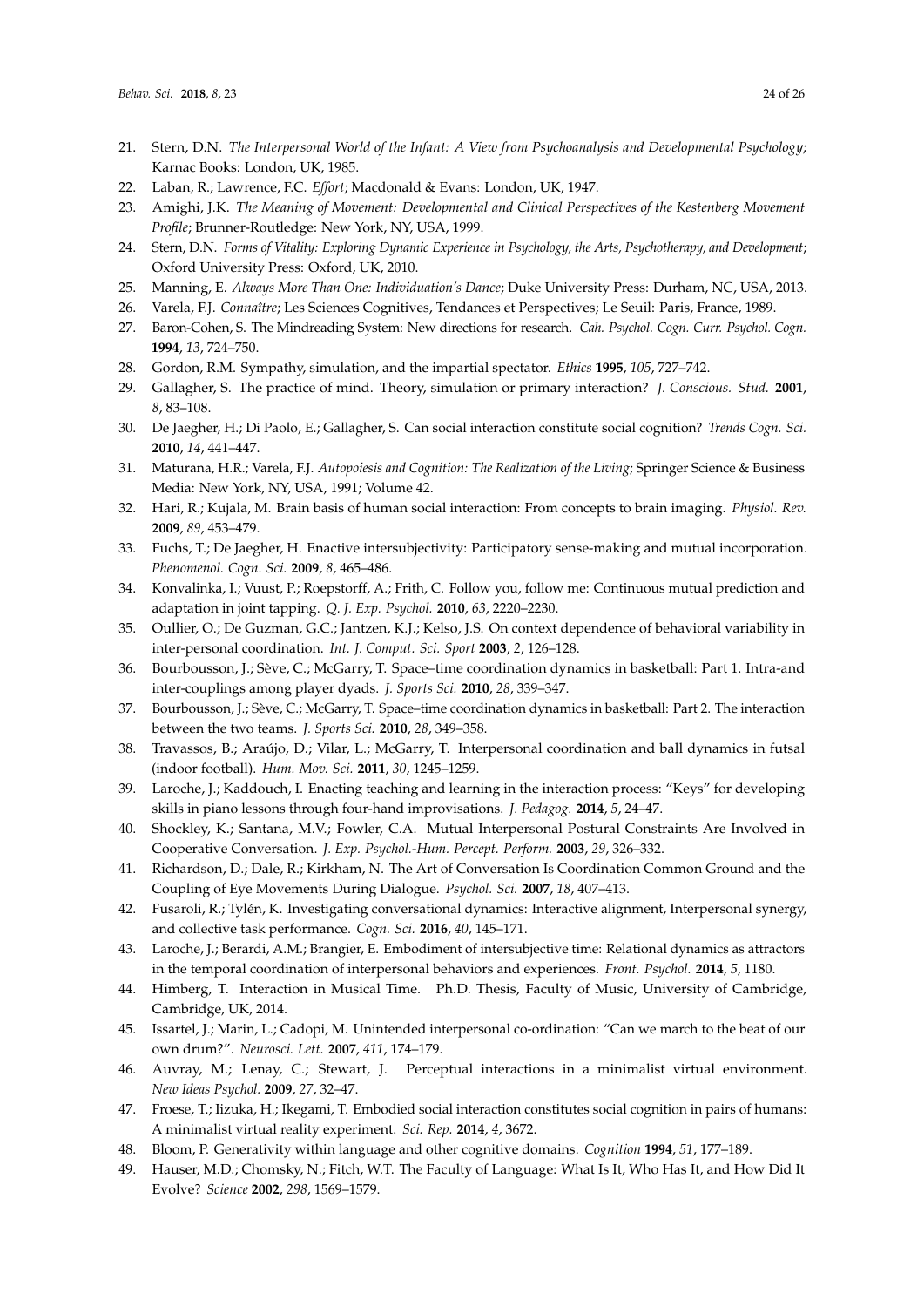- <span id="page-24-0"></span>50. Bourbousson, J.; Fortes-Bourbousson, M. How do Co-agents Actively Regulate their Collective Behavior States? *Front. Psychol.* **2016**, *7*, 1732.
- <span id="page-24-1"></span>51. Joufflineau, C.; Bachrach, A. Spectating Myriam Gourfink's Dances; Transdisciplinary Explorations. In *Aesthetics and Neuroscience*; Springer: New York, NY, USA, 2016; pp. 93–116.
- <span id="page-24-2"></span>52. Wilson, G.B.; MacDonald, R.A.R. Musical choices during group free improvisation: A qualitative psychological investigation. *Psychol. Music* **2016**, *44*, 1029–1043.
- <span id="page-24-4"></span><span id="page-24-3"></span>53. Manning, E. *The Minor Gesture*; Duke University Press: Durham, NC, USA, 2016.
- 54. Shapiro, L. *Embodied Cognition*; Routledge: London, UK, 2010.
- <span id="page-24-5"></span>55. Noy, L.; Dekel, E.; Alon, U. The mirror game as a paradigm for studying the dynamics of two people improvising motion together. *Proc. Natl. Acad. Sci. USA* **2011**, *108*, 20947–20952.
- <span id="page-24-6"></span>56. Yun, K.; Watanabe, K.; Shimojo, S. Interpersonal body and neural synchronization as a marker of implicit social interaction. *Sci. Rep.* **2012**, *2*, 959.
- <span id="page-24-7"></span>57. Himberg, T.; Thompson, M.R. Learning and synchronising dance movements in South African songs– cross-cultural motion-capture study. *Dance Res.* **2011**, *29*, 305–328.
- <span id="page-24-8"></span>58. Stevanovic, M.; Himberg, T.; Niinisalo, M.; Kahri, M.; Peräkylä, A.; Sams, M.; Hari, R. Sequentiality, Mutual Visibility, and Behavioral Matching: Body Sway and Pitch Register During Joint Decision Making. *Res. Lang. Soc. Interact.* **2017**, *50*, 33–53.
- <span id="page-24-9"></span>59. John, O.P.; Srivastava, S. The Big Five Trait Taxonomy: History, Measurement, and Theoretical Perspectives. In *Handbook of Personality: Theory and Research*, 2nd ed.; Pervin, L.A., John, O.P., Eds.; The Guilford Press: New York, NY, USA, 1999; pp. 102–138.
- <span id="page-24-10"></span>60. Davis, M.H. A Multidimensional Approach to Individual Differences in Empathy. *JSAS Catalog Sel. Doc. Psychol.* **1980**, *10*, 85–103.
- <span id="page-24-11"></span>61. Aron, A.; Aron, E.N.; Smollan, D. Inclusion of Other in the Self Scale and the structure of interpersonal closeness. *J. Personal. Soc. Psychol.* **1992**, *63*, 596.
- <span id="page-24-12"></span>62. Lucas, G.; Clayton, M.; Leante, L. Inter-group entrainment in Afro-Brazilian Congado ritual. *Empir. Musicol. Rev.* **2011**, *6*, 75–102.
- <span id="page-24-13"></span>63. Himberg, T.; Spiro, N. Patterns of Entrainment: Being out of sync, in sync, and in between. In Proceedings of the International Symposium for Performance Science, ISPS 2013, Vienna, Austria, 28–31 August 2013; pp. 557–562.
- <span id="page-24-14"></span>64. Hove, M.J.; Risen, J.L. It's All in the Timing: Interpersonal Synchrony Increases Affiliation. *Soc. Cogn.* **2009**, *27*, 949–960.
- 65. Wiltermuth, S.S.; Heath, C. Synchrony and Cooperation. *Psychol. Sci.* **2009**, *20*, 1–5.
- <span id="page-24-15"></span>66. Rabinowitch, T.C. How, Rather Than What Type of, Music Increases Empathy. *Empir. Musicol. Rev.* **2015**, *10*, 96–98.
- <span id="page-24-16"></span>67. Mantel, N. The detection of disease clustering and a generalized regression approach. *Cancer Res.* **1967**, *27*, 209–220.
- <span id="page-24-17"></span>68. Lahnakoski, J.M.; Glerean, E.; Jääskeläinen, I.P.; Hyönä, J.; Hari, R.; Sams, M.; Nummenmaa, L. Synchronous brain activity across individuals underlies shared psychological perspectives. *NeuroImage* **2014**, *100*, 316–324.
- <span id="page-24-18"></span>69. Feniger-Schaal, R.; Noy, L.; Hart, Y.; Koren-Karie, N.; Mayo, A.E.; Alon, U. Would you like to play together? Adults' attachment and the mirror game. *Attach. Hum. Dev.* **2016**, *18*, 33–45.
- <span id="page-24-19"></span>70. Gueugnon, M.; Salesse, R.N.; Coste, A.; Zhao, Z.; Bardy, B.G.; Marin, L. The acquisition of socio-motor improvisation in the mirror game. *Hum. Mov. Sci.* **2016**, *46*, 117–128.
- <span id="page-24-20"></span>71. Tajfel, H. Social psychology of intergroup relations. *Annu. Rev. Psychol.* **1982**, *33*, 1–39.
- <span id="page-24-21"></span>72. Solberg, R.T.; Jensenius, A.R. Group behaviour and interpersonal synchronization to electronic dance music. *Music. Sci.* **2017**, doi:10.1177/1029864917712345.
- <span id="page-24-22"></span>73. Solberg, R.T.; Jensenius, A.R. Pleasurable and intersubjectively embodied experiences of electronic dance music. *Empir. Musicol. Rev.* **2017**, *11*, 301–318.
- <span id="page-24-23"></span>74. Tarr, B.; Launay, J.; Dunbar, R.I. Silent disco: Dancing in synchrony leads to elevated pain thresholds and social closeness. *Evol. Hum. Behav.* **2016**, *37*, 343–349.
- <span id="page-24-24"></span>75. Woolhouse, M.H.; Tidhar, D.; Cross, I. Effects on inter-personal memory of dancing in time with others. *Front. Psychol.* **2016**, *7*, 167.
- <span id="page-24-25"></span>76. Varela, F.J. Neurophenomenology: A methodological remedy for the hard problem. *J. Conscious. Stud.* **1996**, *3*, 330–349.